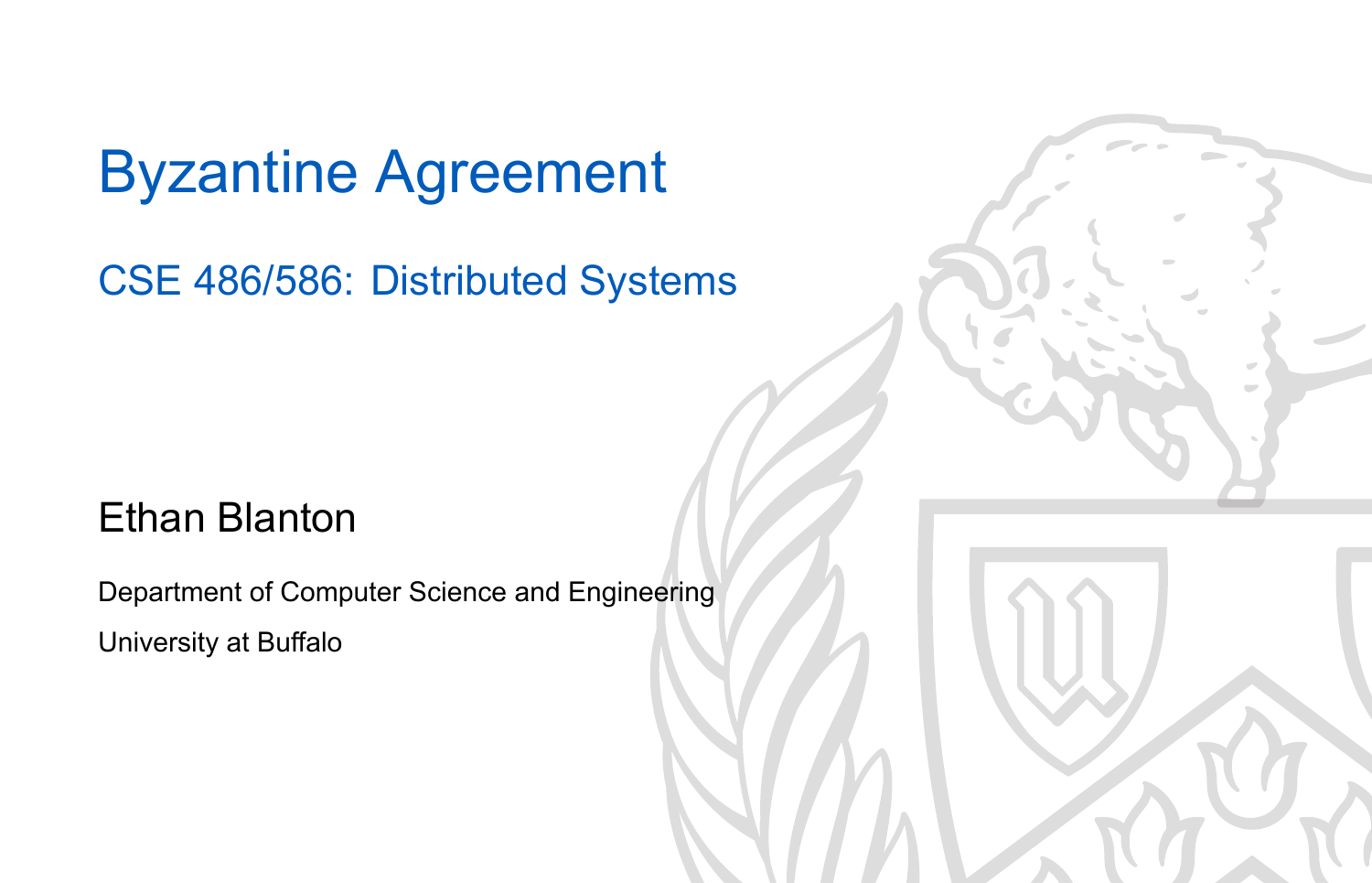### Byzantine Failures

We briefly discussed Byzantine failures<sup>1</sup> previously.

This is when a process displays different behavior to different observers.

Introduction Byzantine Failures The Problem Four Generals Three Generals Summary References

*E.g.*, perhaps process  $p_1$ :

- Says "my value is  $0$ " to process  $p_2$
- Says "my value is 1" to process  $p_3$
- **Fails to respond entirely to process**  $p_4$

This is often harder to account for than simpler failures.

<sup>1</sup>Sometimes "Byzantine faults"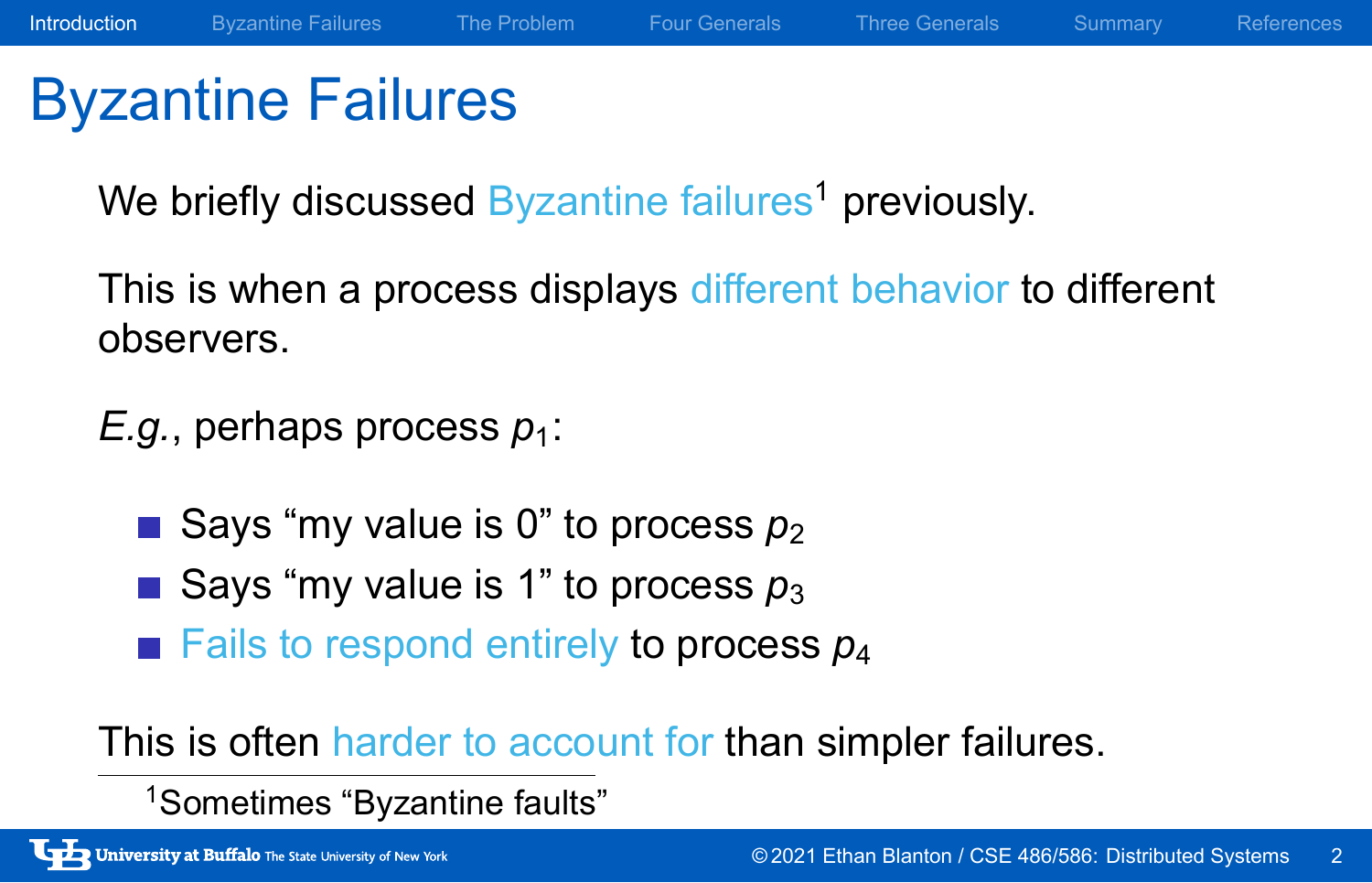#### **Etymology**

The term "Byzantine" was coined by Lamport *et al.* [1, 2].

*I have long felt that, because it was posed as a cute problem about philosophers seated around a table, Dijkstra's dining philosopher's problem received much more attention than it deserves. [I believed that … Reaching Agreement in the Presence of Faults [3]] was very important and deserved the attention of computer scientists. The popularity of the dining philosophers problem taught me that the best way to attract attention to a problem is to present it in terms of a story.*

Introduction Byzantine Failures The Problem Four Generals Three Generals Summary References

He has used this tactic several times since.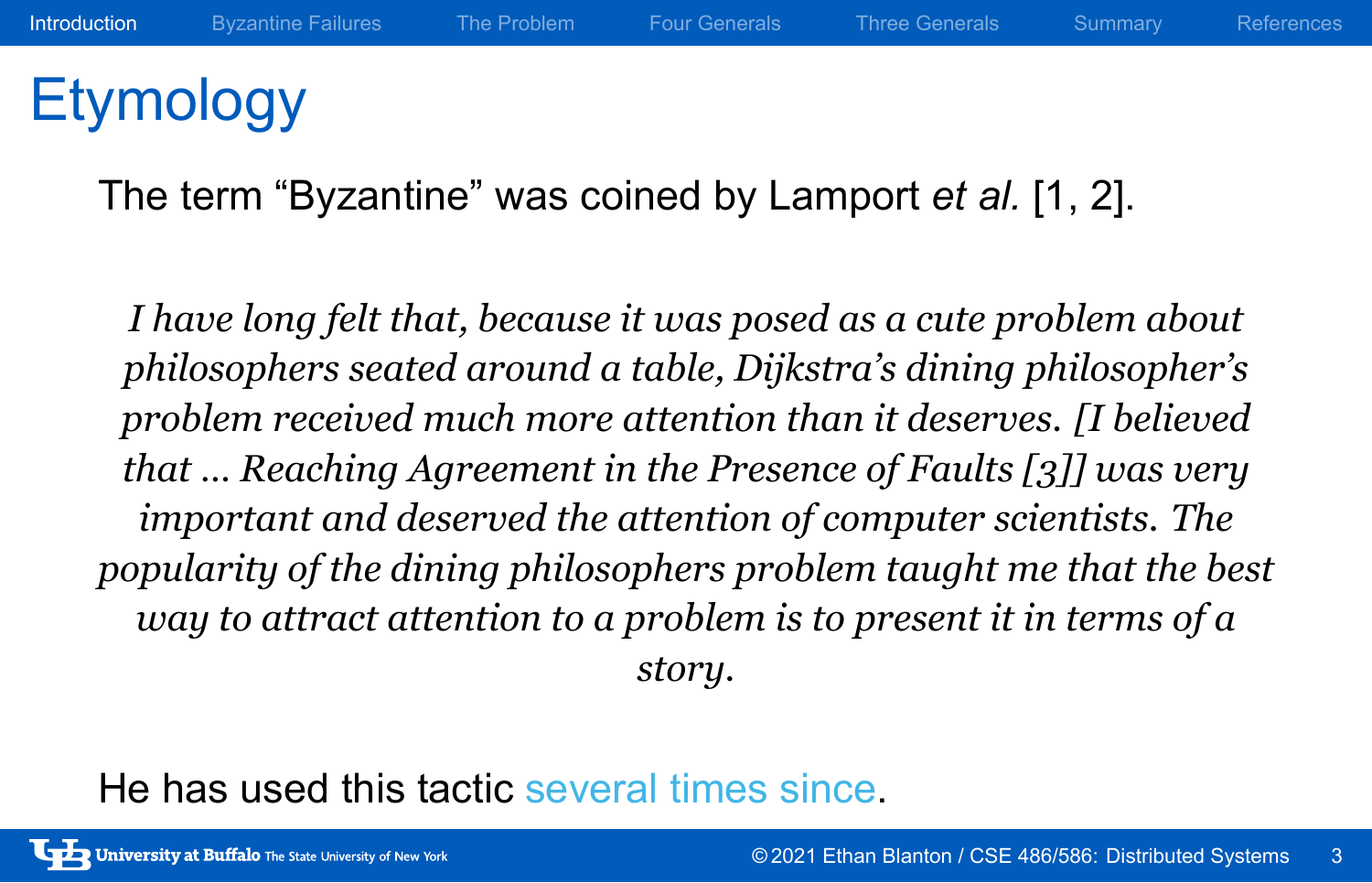#### Failures

All failures we have previously considered were consistent.

A process is either failed, or it is not.

A failed process may give the wrong value, but it does so consistently.

Most of our failures have been fail-stop.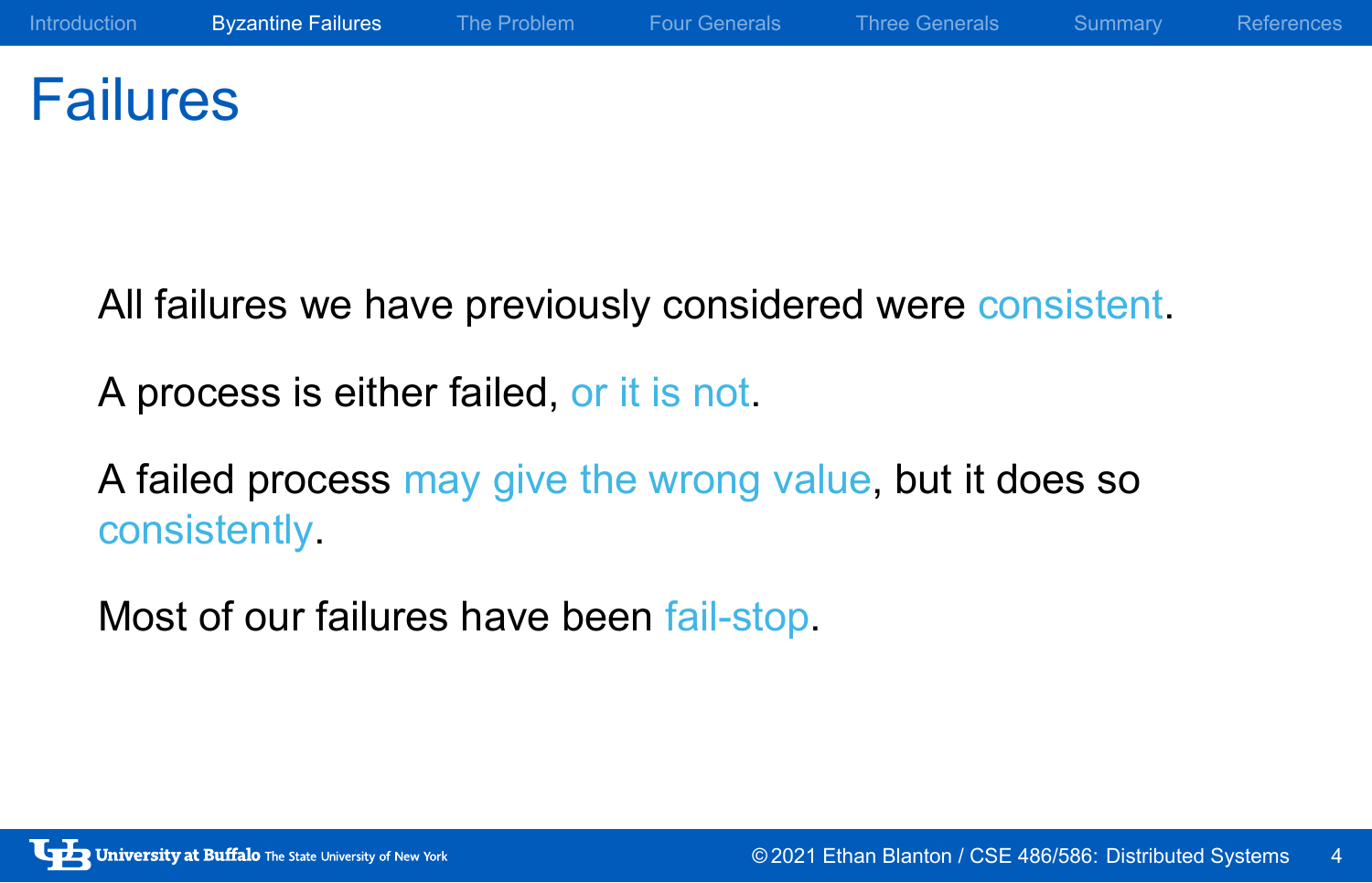#### Byzantine Failure

With Byzantine failure, a process may appear differently:

Introduction Byzantine Failures The Problem Four Generals Three Generals Summary References

- To different processes
- At different times

It cannot (necessarily) be detected by a failure detector.

It could be caused by (for example):

- A bad bit in memory that reads inconsistently
- A program bug
- A malicious process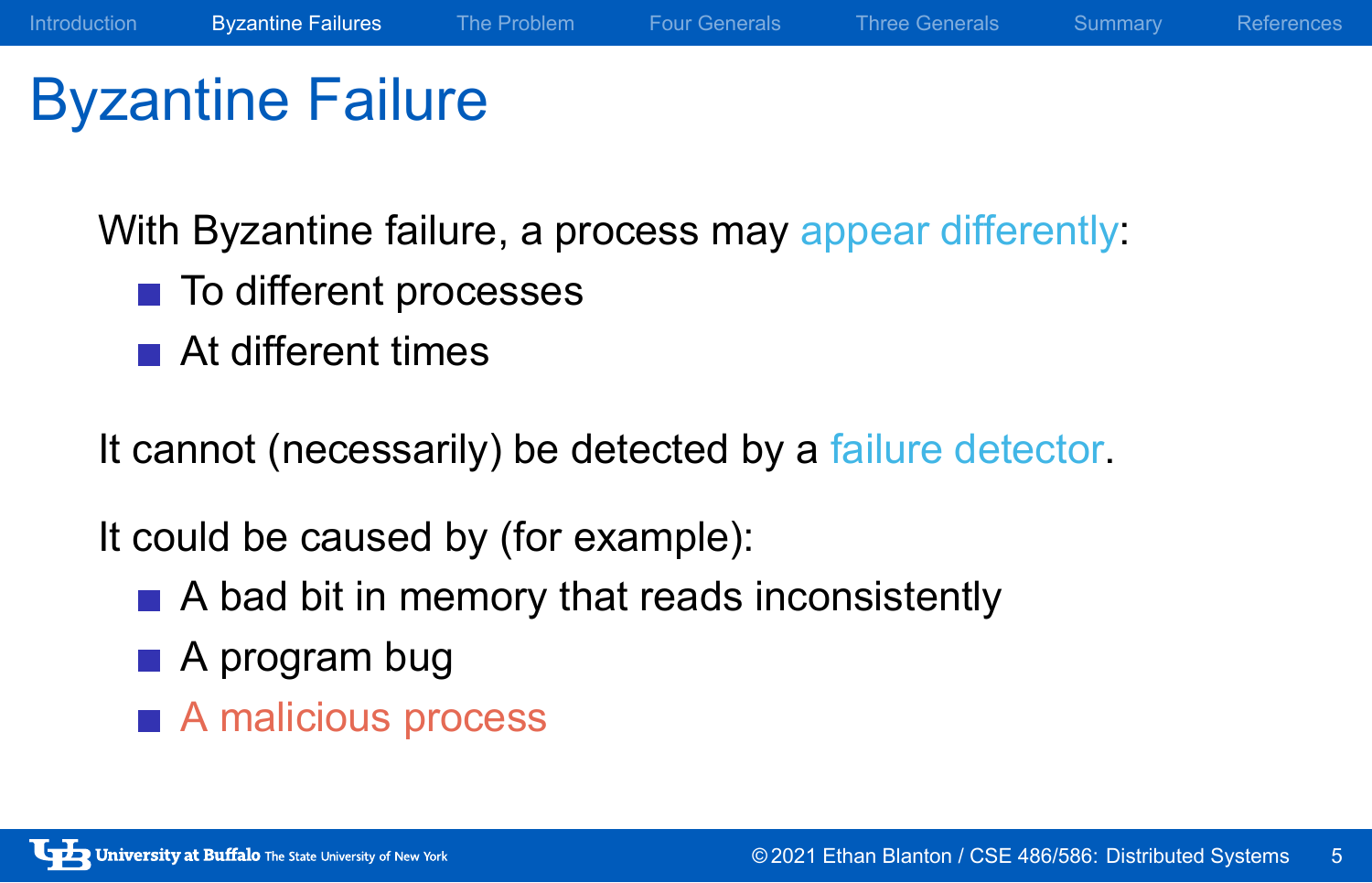### Byzantine Adversaries

A Byzantine failure may be a malicious adversary.

In this case, the adversary can give any answer to any process.

Introduction **Byzantine Failures** The Problem Four Generals Three Generals Summary References

It could send the worst possible response in every case!

A Byzantine attacker can be very hard to defeat.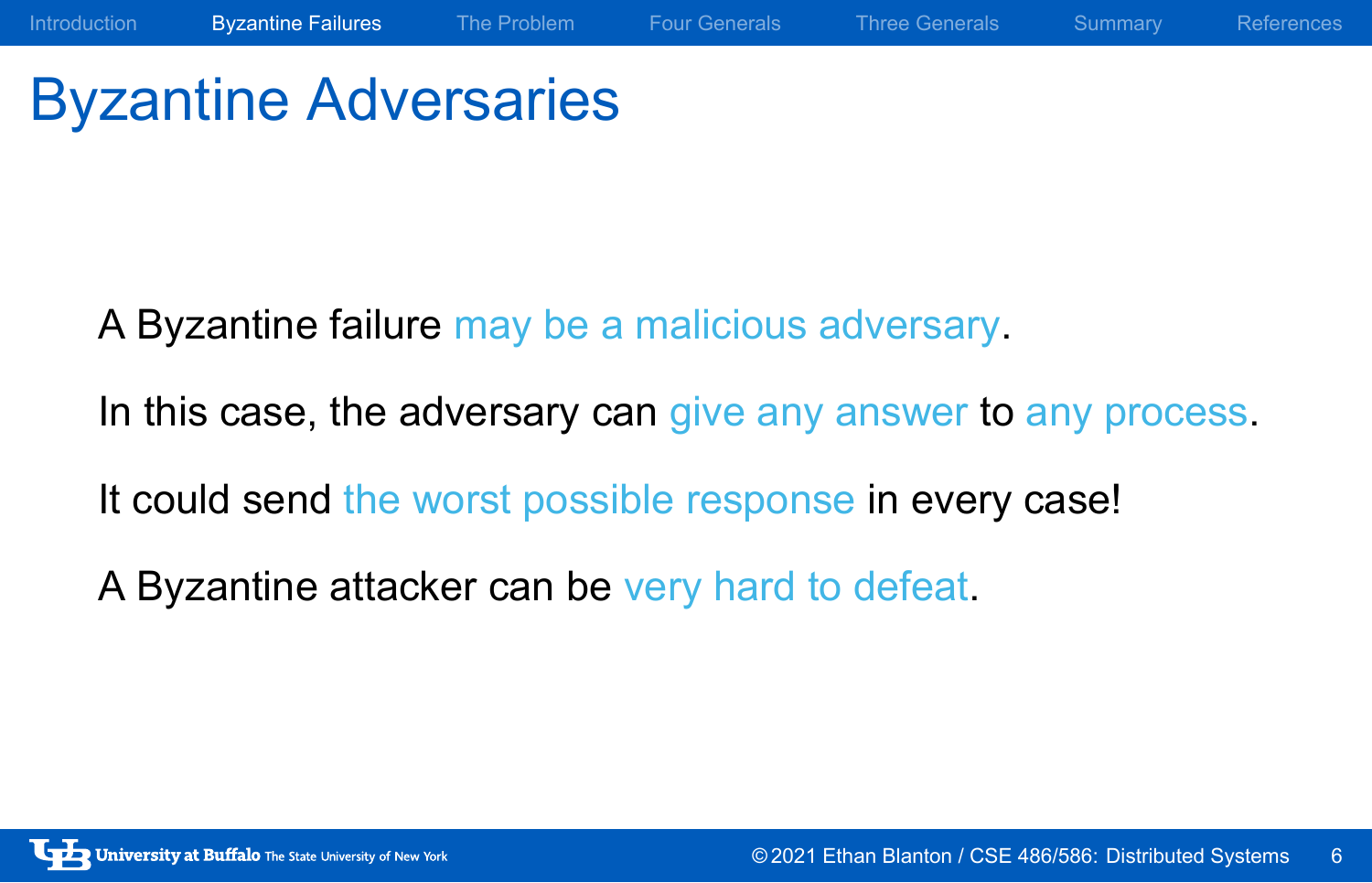### Byzantine Generals

The Byzantine Generals problem is set up as follows:

Several armies are besieging a city, each led by a general.

Introduction Byzantine Failures The Problem Four Generals Three Generals Summary References

- $\blacksquare$  If enough of them attack at once, they will be victorious.
- $\blacksquare$  If too few of them attack, they will fail.
- They can send reliable and timely messages to each other.
- Some of the generals might be traitors.

How, and under what circumstances, can they agree to attack?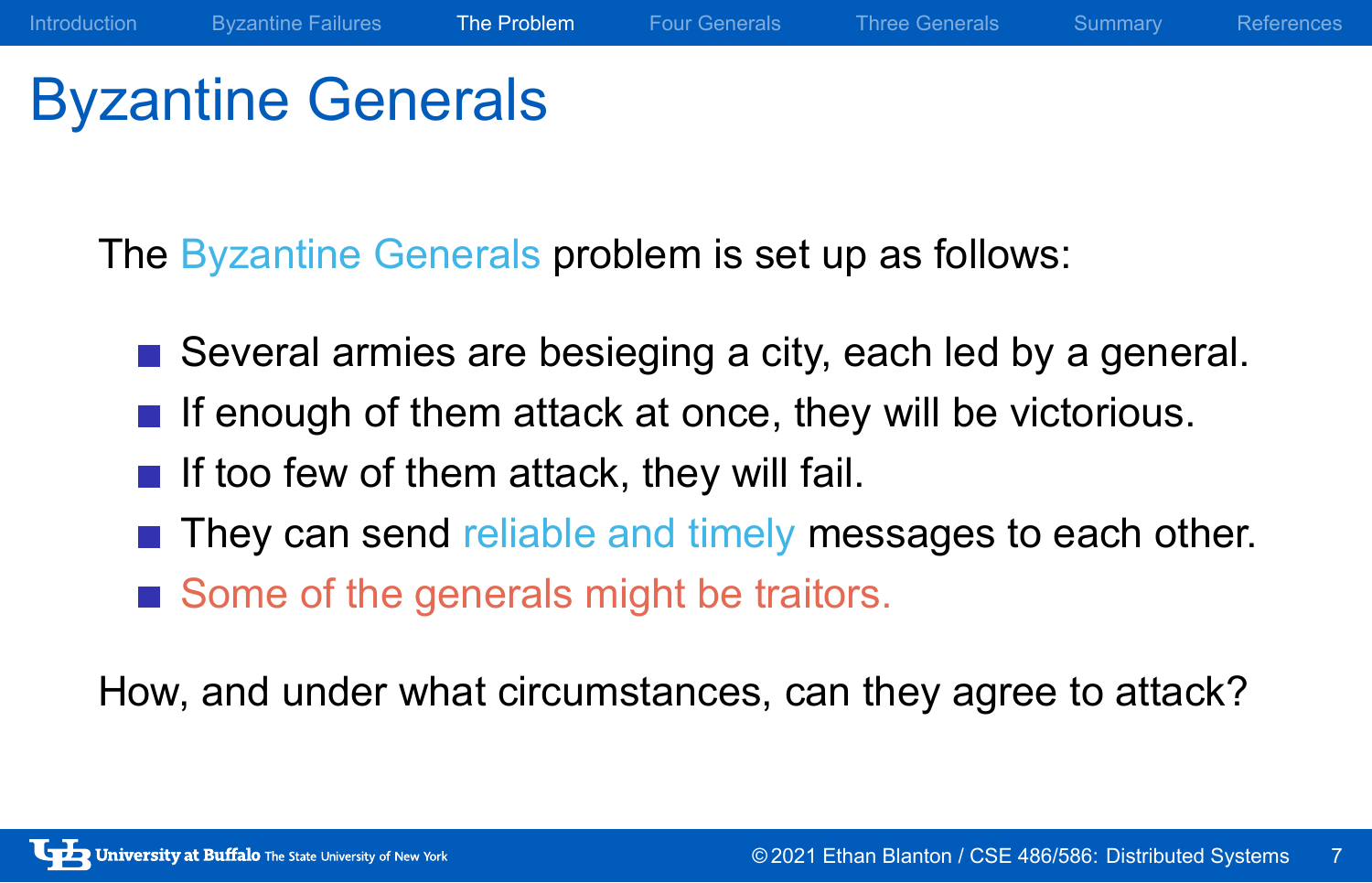#### The Problem

This is a consensus problem.

Assume that one general is the commander.

The other generals are lieutenants.

We want these properties:

- All loyal lieutenants execute the same order.
- $\blacksquare$  If the commander is loyal, all loyal lieutenants follow the commander's orders.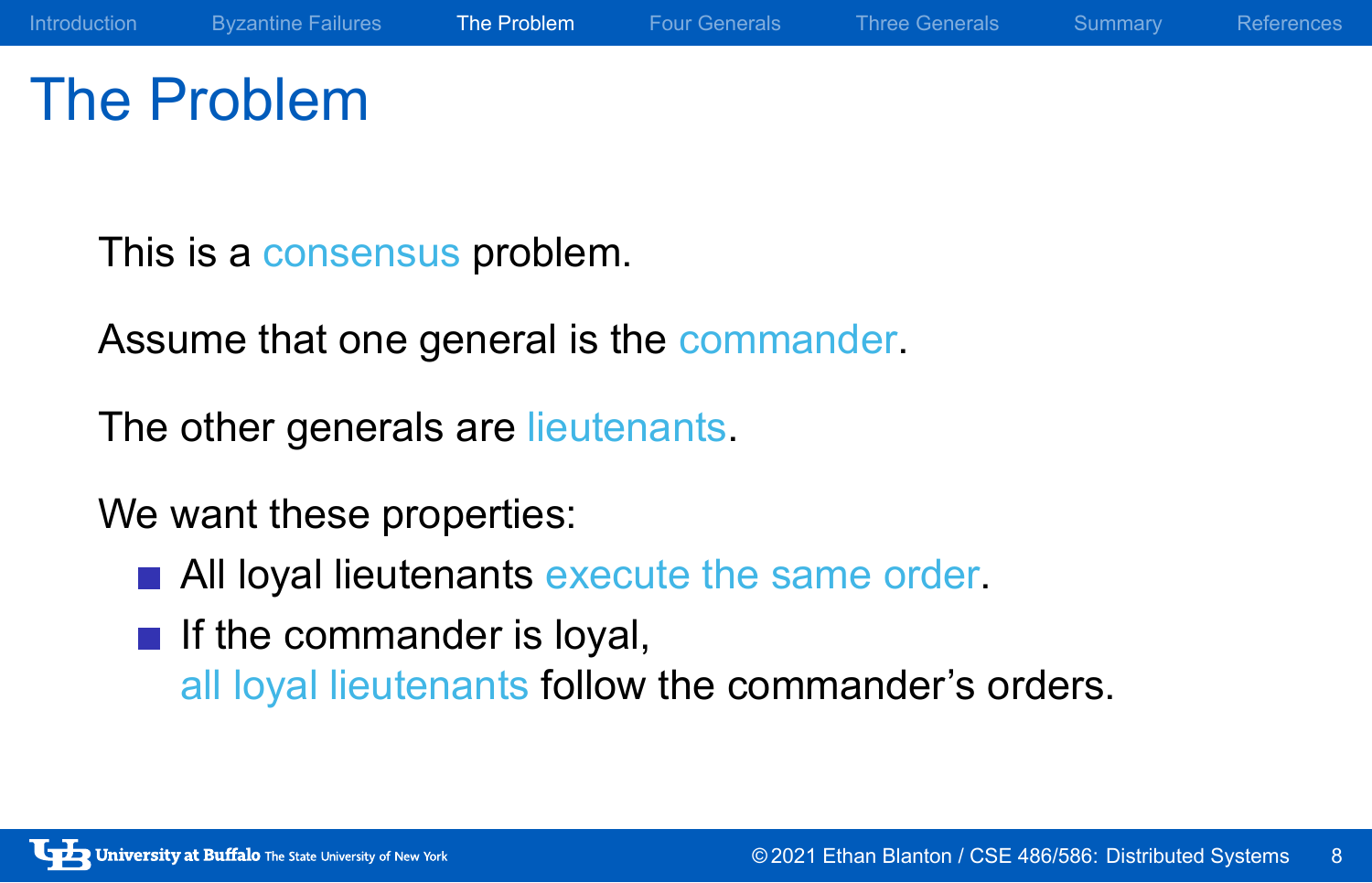#### The Model

The messaging model is synchronous.

Messages cannot be forged:

- Generals know if a message does not arrive
- Generals know who sent a message
- The message is received as sent

Loyal generals always behave correctly.

Traitorous generals can lie, and can collude.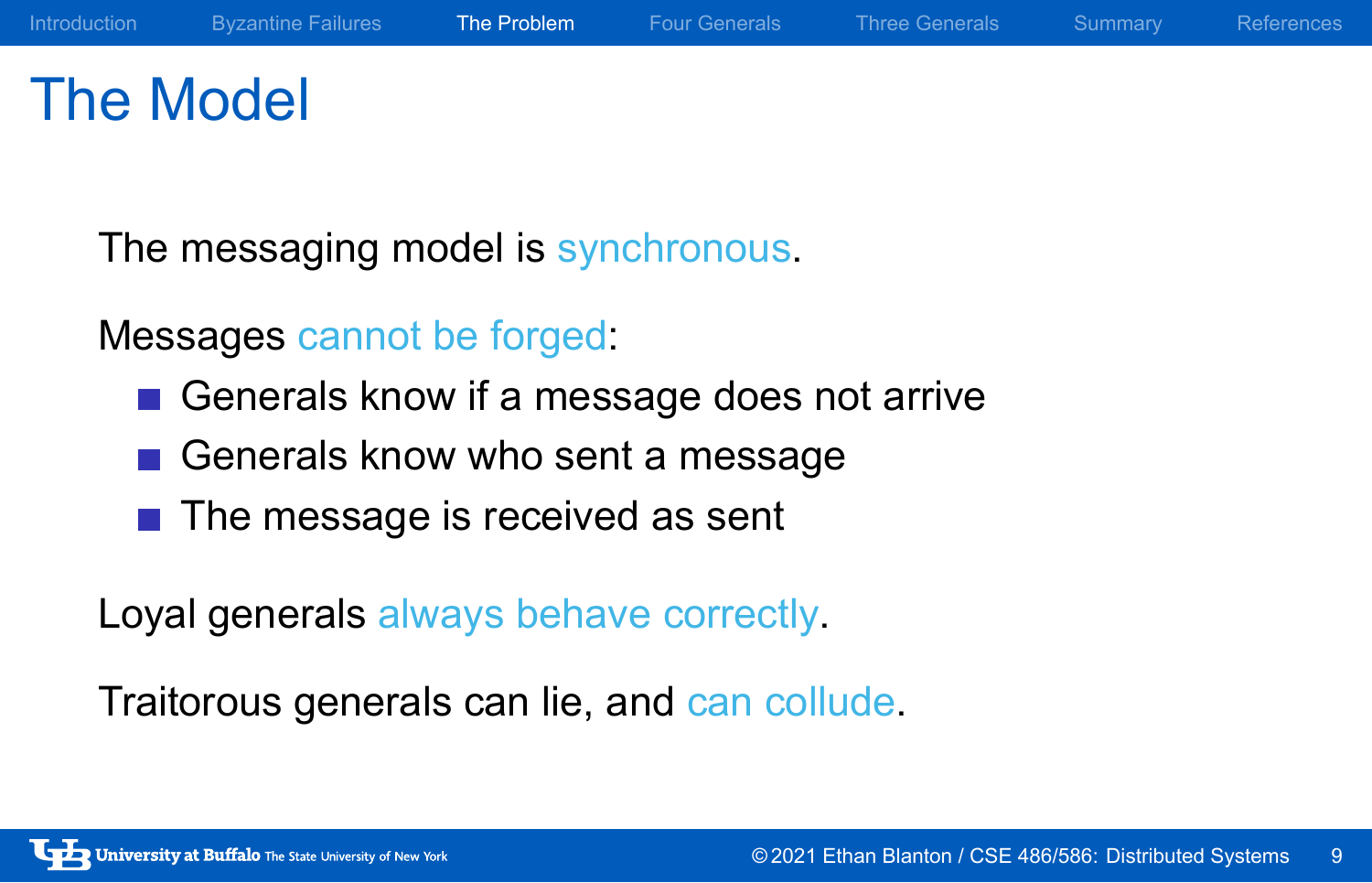### Four Generals

Assume there are four generals, with one traitor.

There is a simple solution to this problem.

It is closely related to synchronous consensus with  $f = 1$ .

It proceeds in two rounds.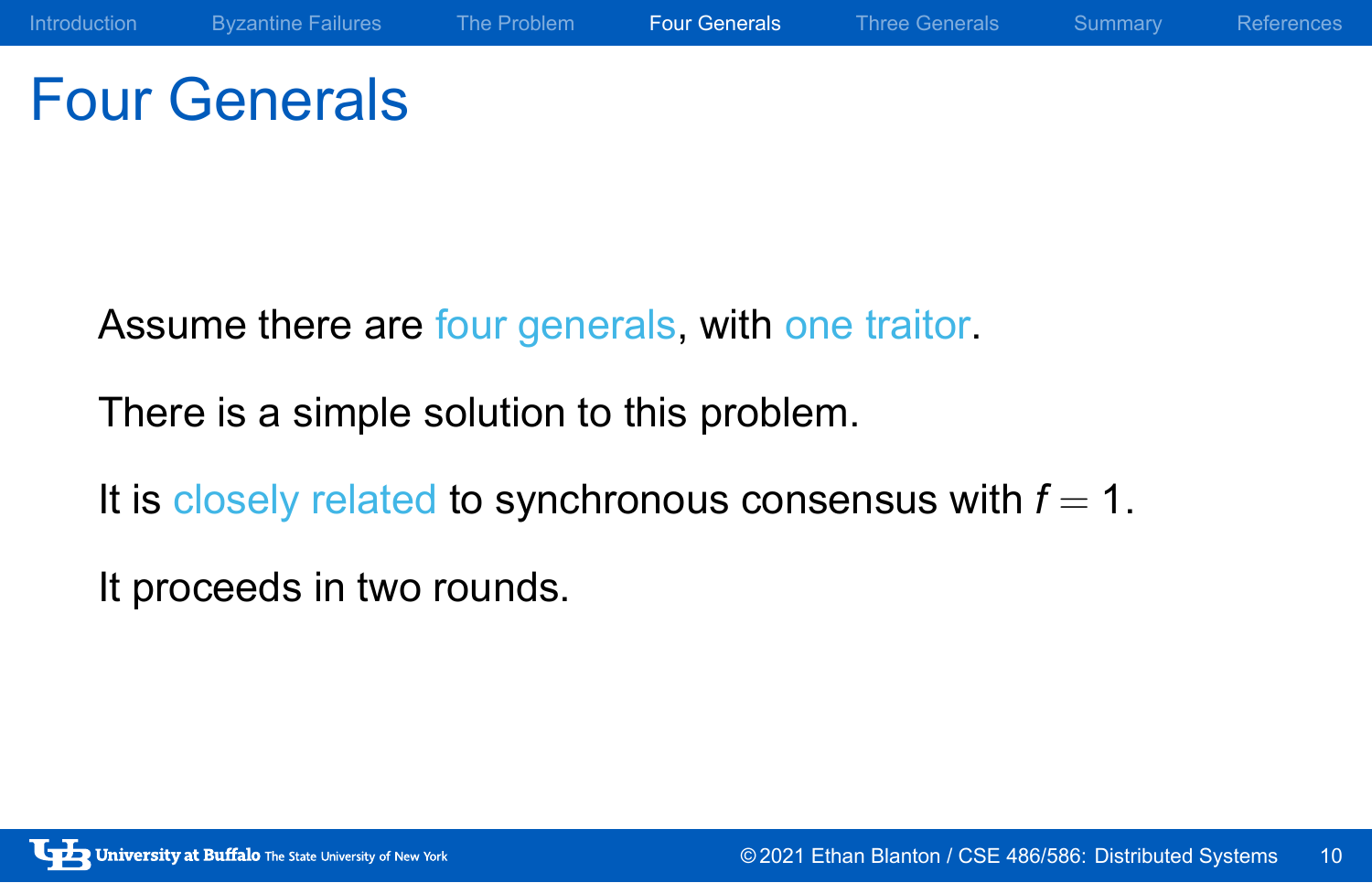### The Rounds

Introduction Byzantine Failures The Problem Four Generals Three Generals Summary References

Round 1:

■ The general tells every lieutenant their orders.

#### Round 2:

**Every lieutenant tells every other lieutenant their orders.** 

After round 2, every lieutenant takes the plurality of orders.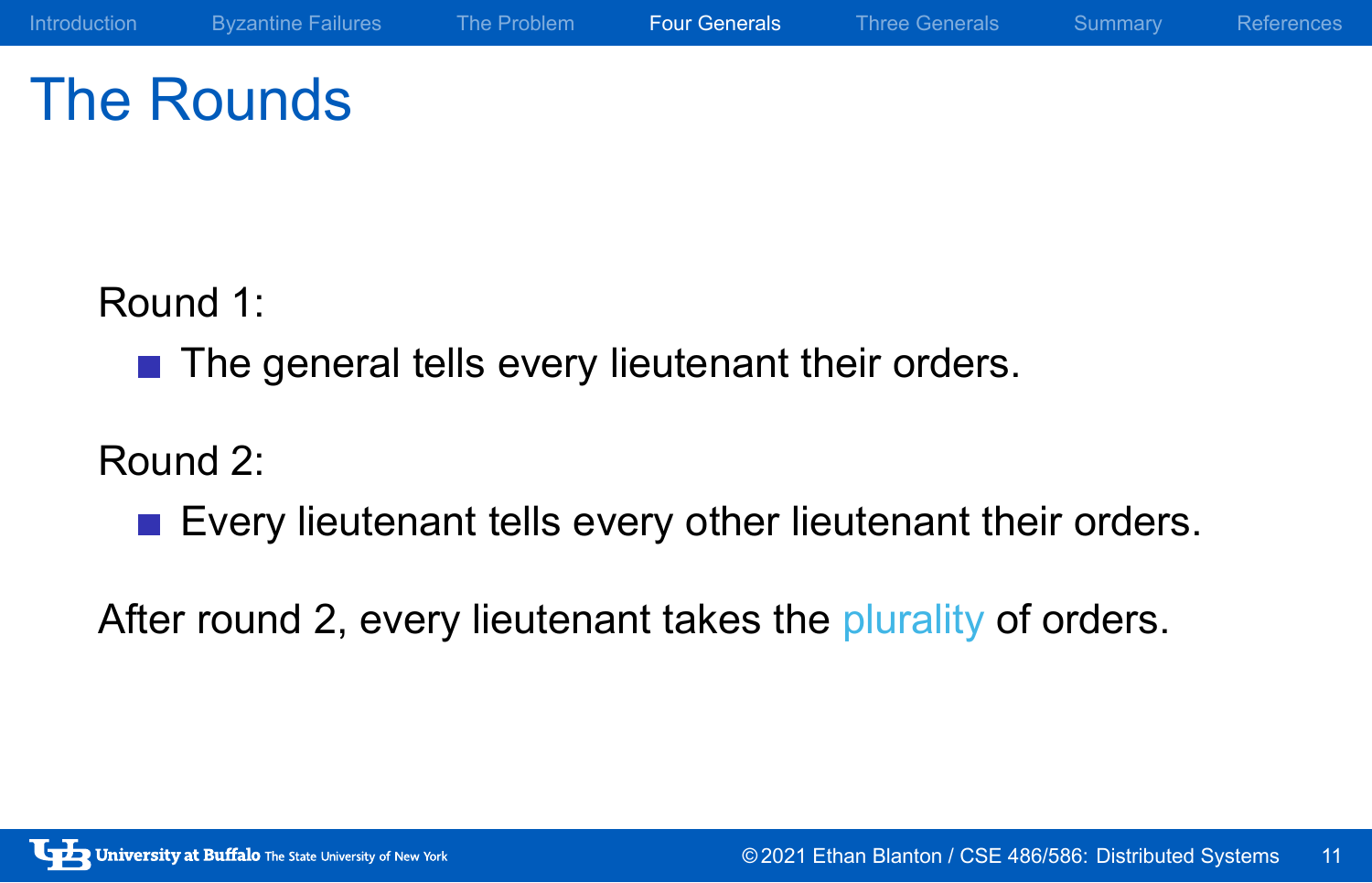### Example

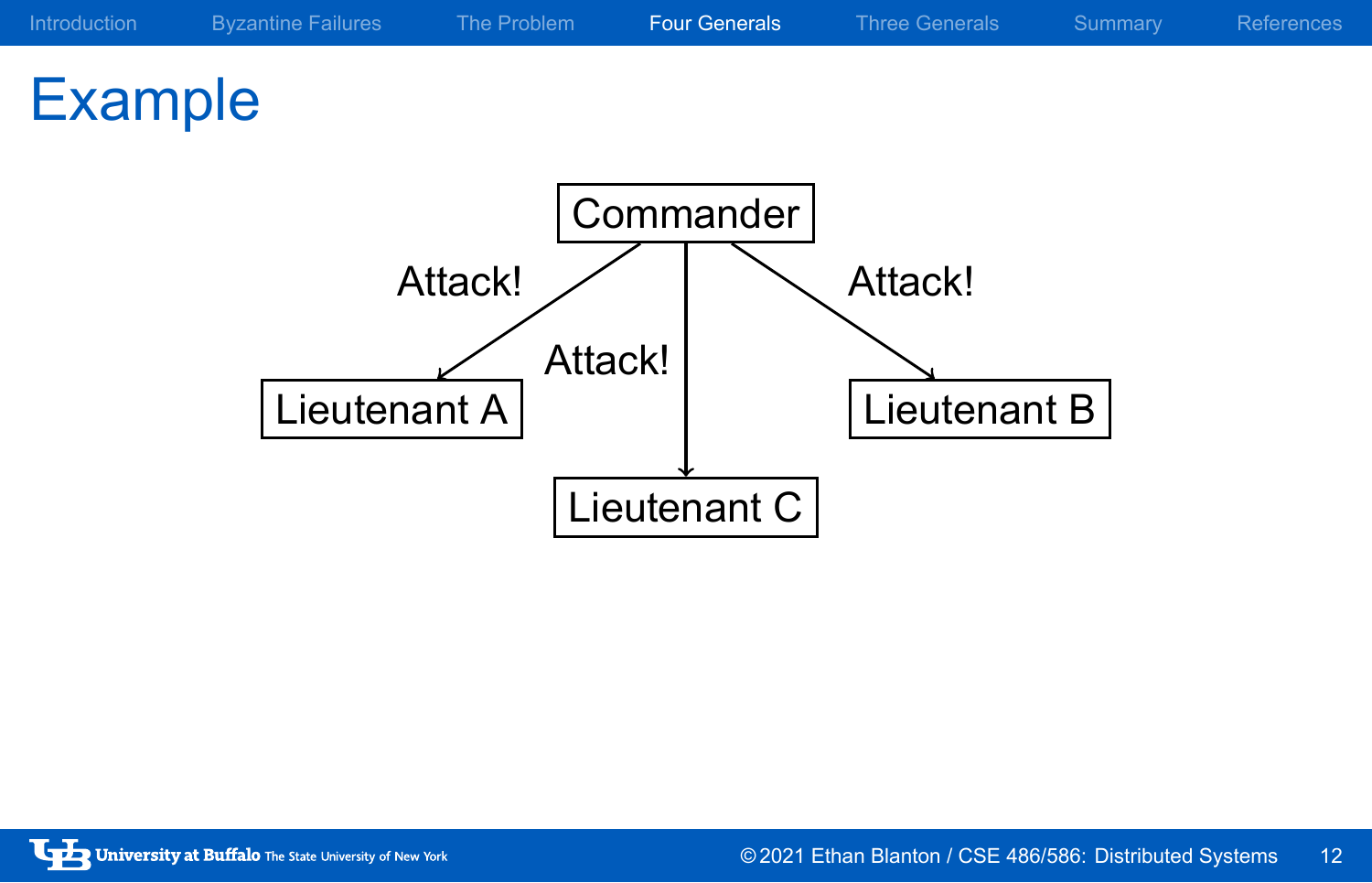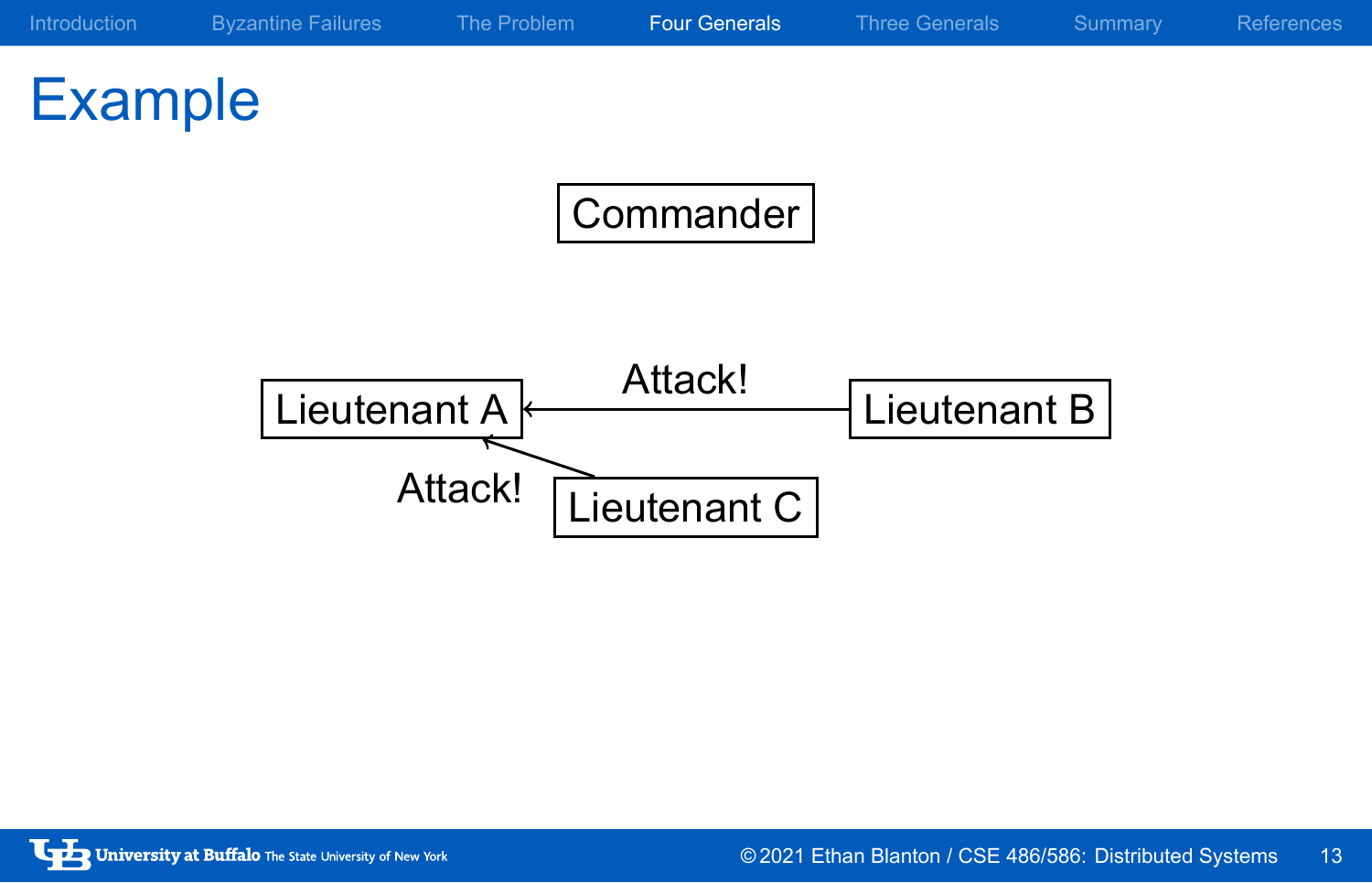### Introducing …a Traitor

Introduction Byzantine Failures The Problem Four Generals Three Generals Summary References

What if one general is a traitor?

There are two cases:

- One lieutenant is a traitor
- The commander is a traitor

Let's look at each case.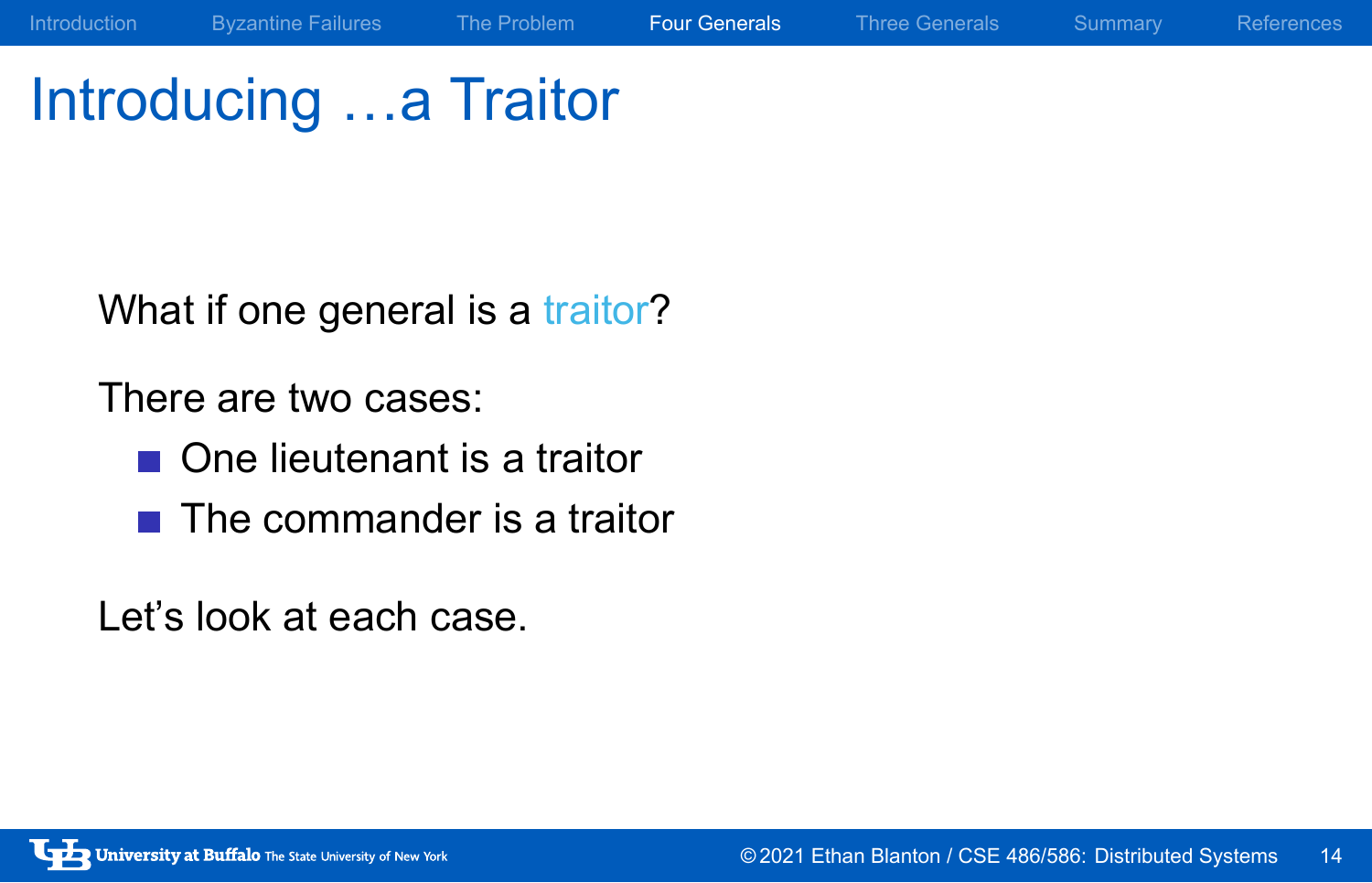### Traitorous Lieutenant



The general sends messages as in the first example.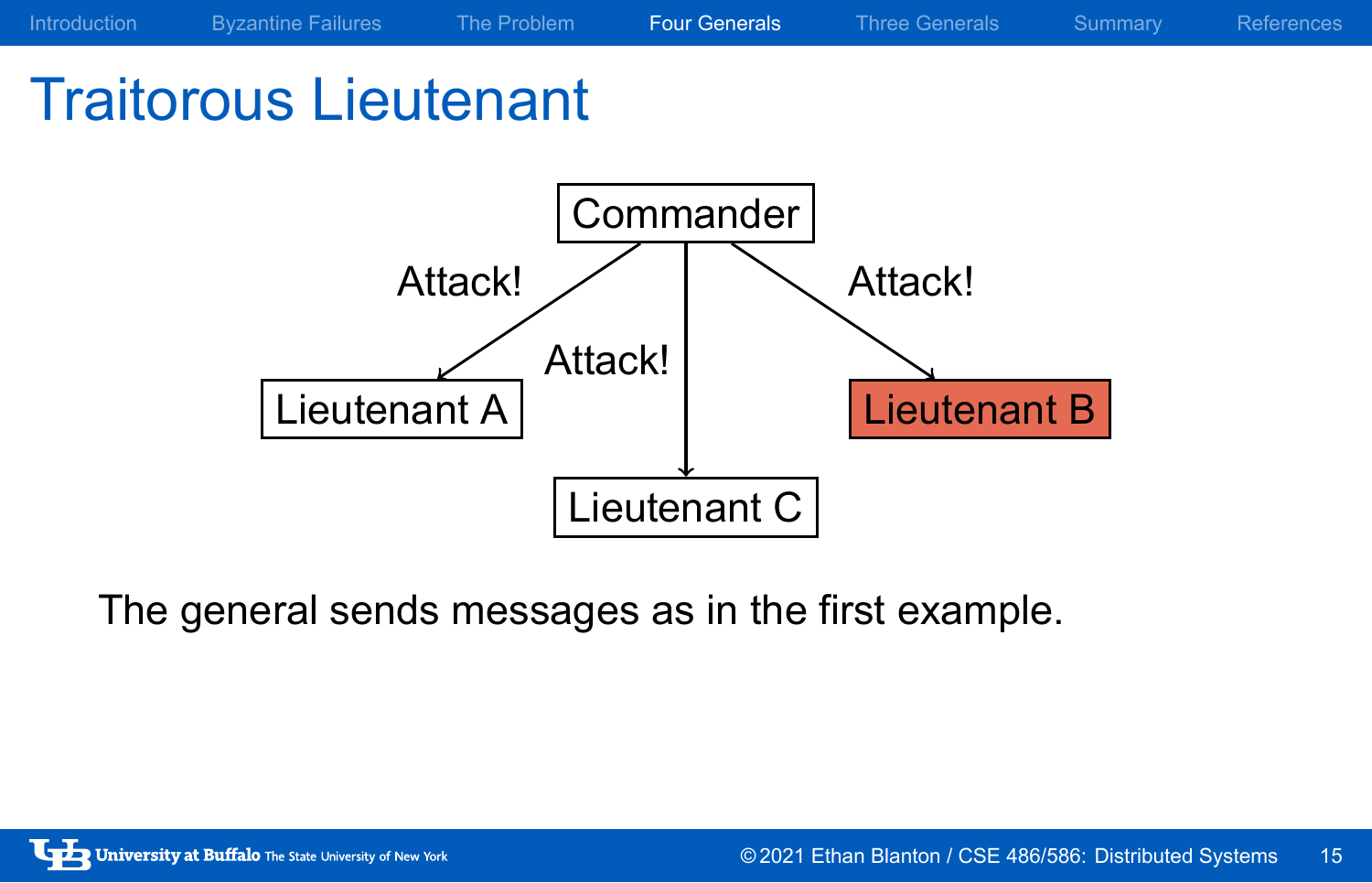### Introduction Byzantine Failures The Problem Four Generals Three Generals Summary References Traitorous Lieutenant Commander Lieutenant A <u>Wall</u> Lieutenant B Lieutenant C Wait! Attack!

Lieutenant B is a traitor, and changes the message.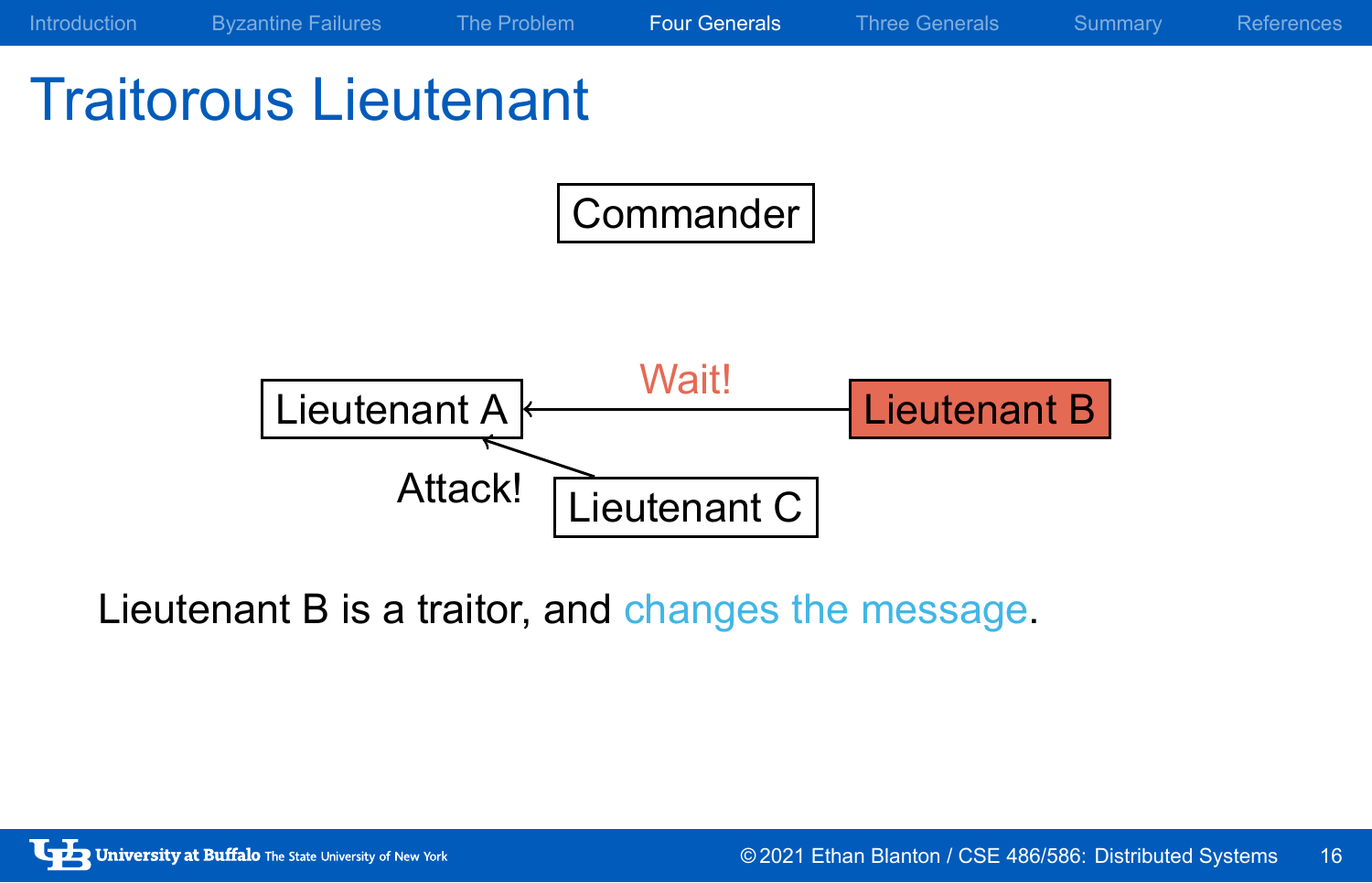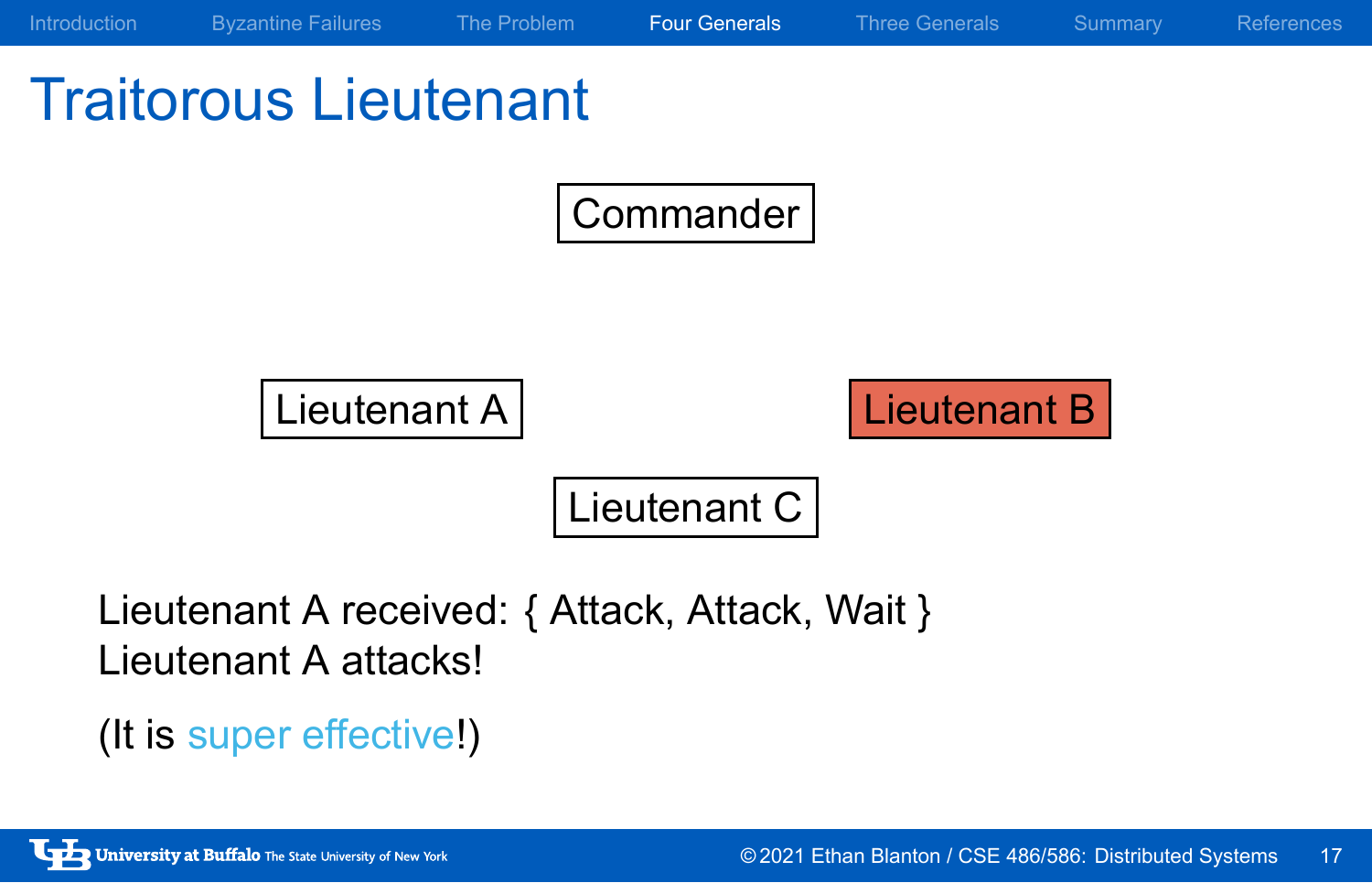### Traitorous Commander



The general sends mixed messages.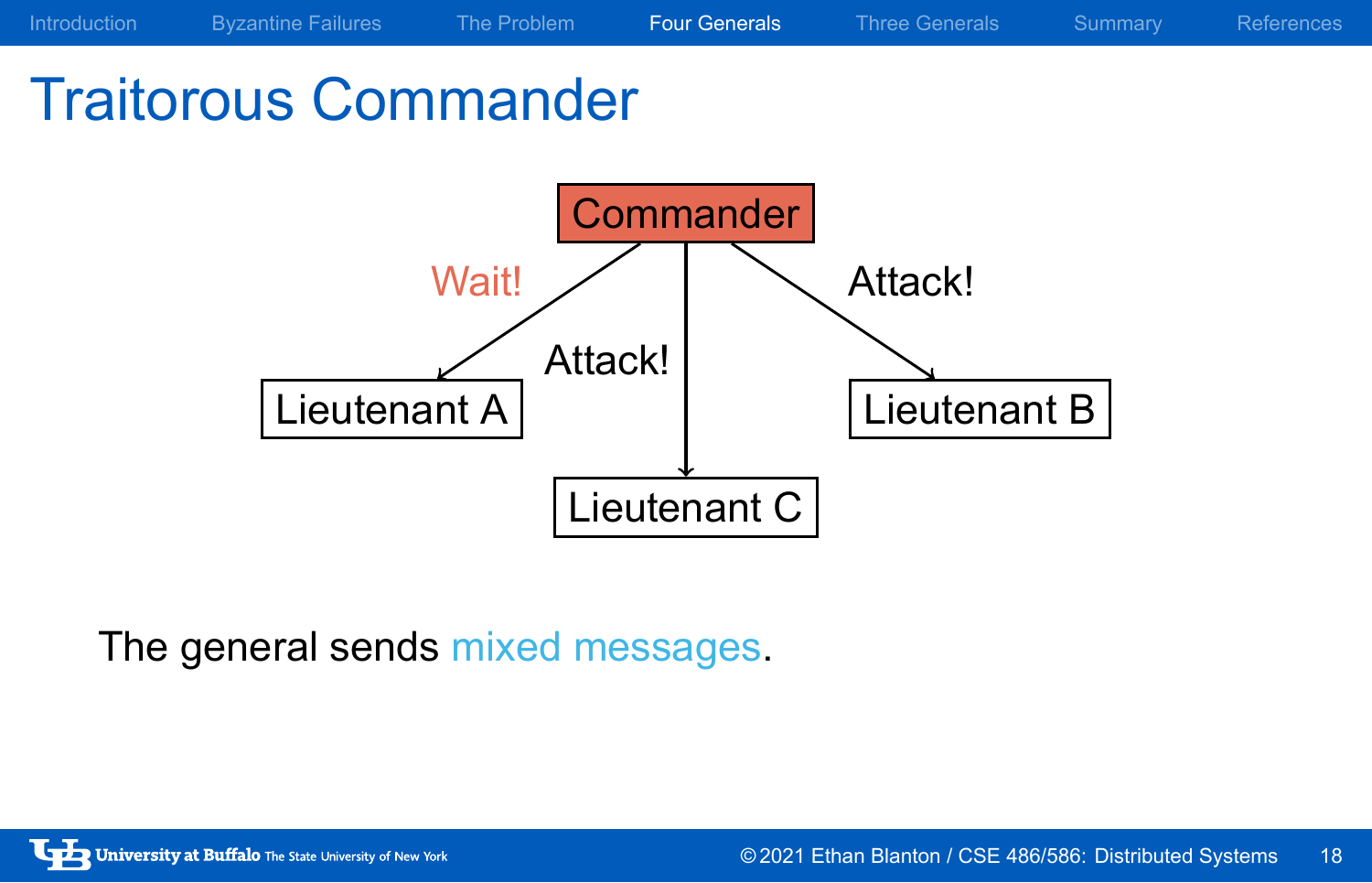### Traitorous Commander Commander Lieutenant A Rudck! Lieutenant B Lieutenant C Attack! Attack!

Introduction Byzantine Failures The Problem Four Generals Three Generals Summary References

Lieutenants B and C repeat what they heard faithfully.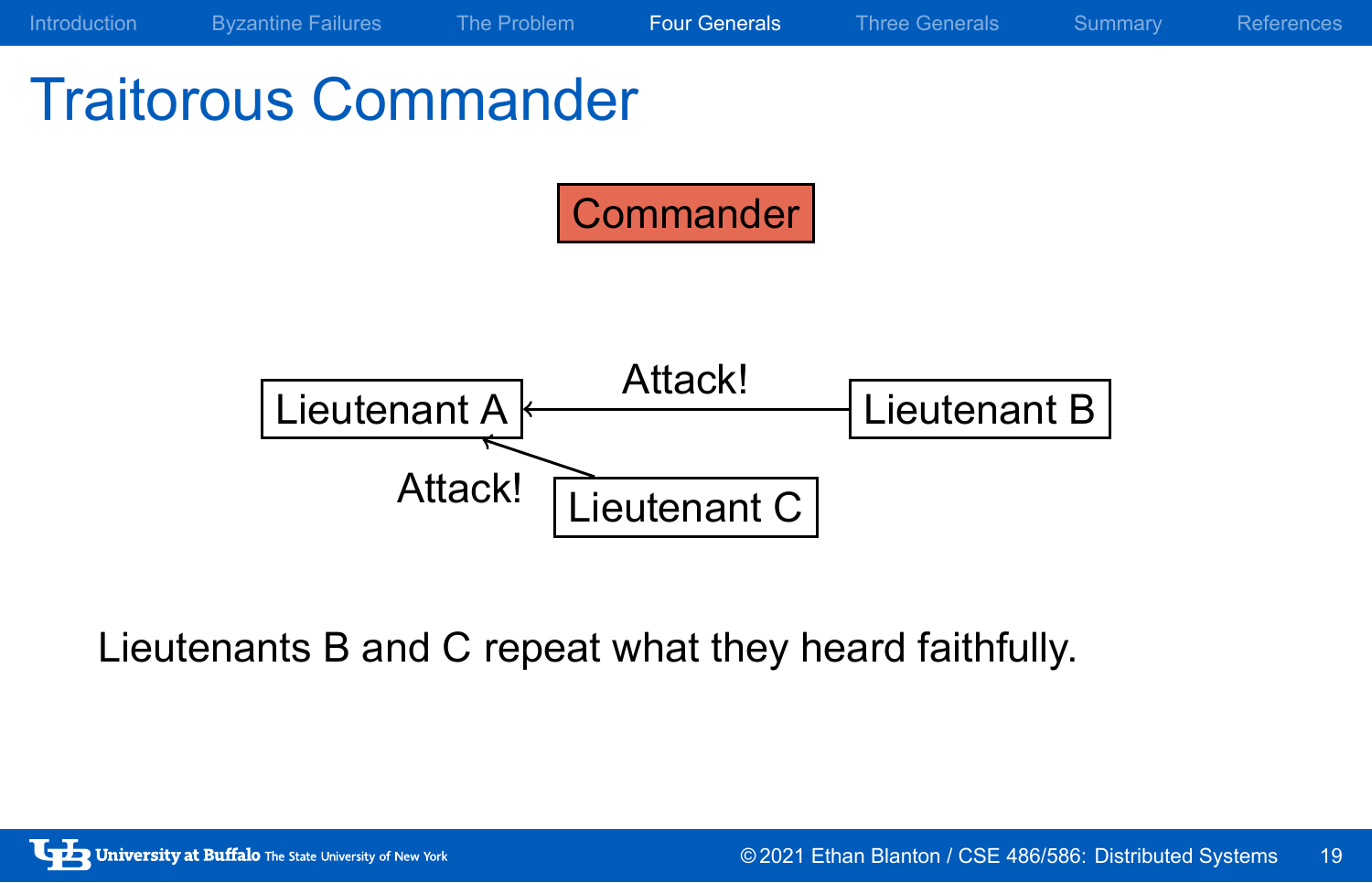| Introduction                | <b>Byzantine Failures</b> | The Problem | <b>Four Generals</b> | <b>Three Generals</b> | Summary | <b>References</b> |
|-----------------------------|---------------------------|-------------|----------------------|-----------------------|---------|-------------------|
| <b>Traitorous Commander</b> |                           |             |                      |                       |         |                   |
|                             |                           |             | Commander            |                       |         |                   |
|                             |                           |             |                      |                       |         |                   |
|                             | Lieutenant A              |             |                      | Lieutenant B          |         |                   |
|                             |                           |             | Lieutenant C         |                       |         |                   |
|                             |                           |             |                      |                       |         |                   |

Lieutenant A received: { Wait, Attack, Attack } Lieutenant A attacks along with Lieutenants B and C.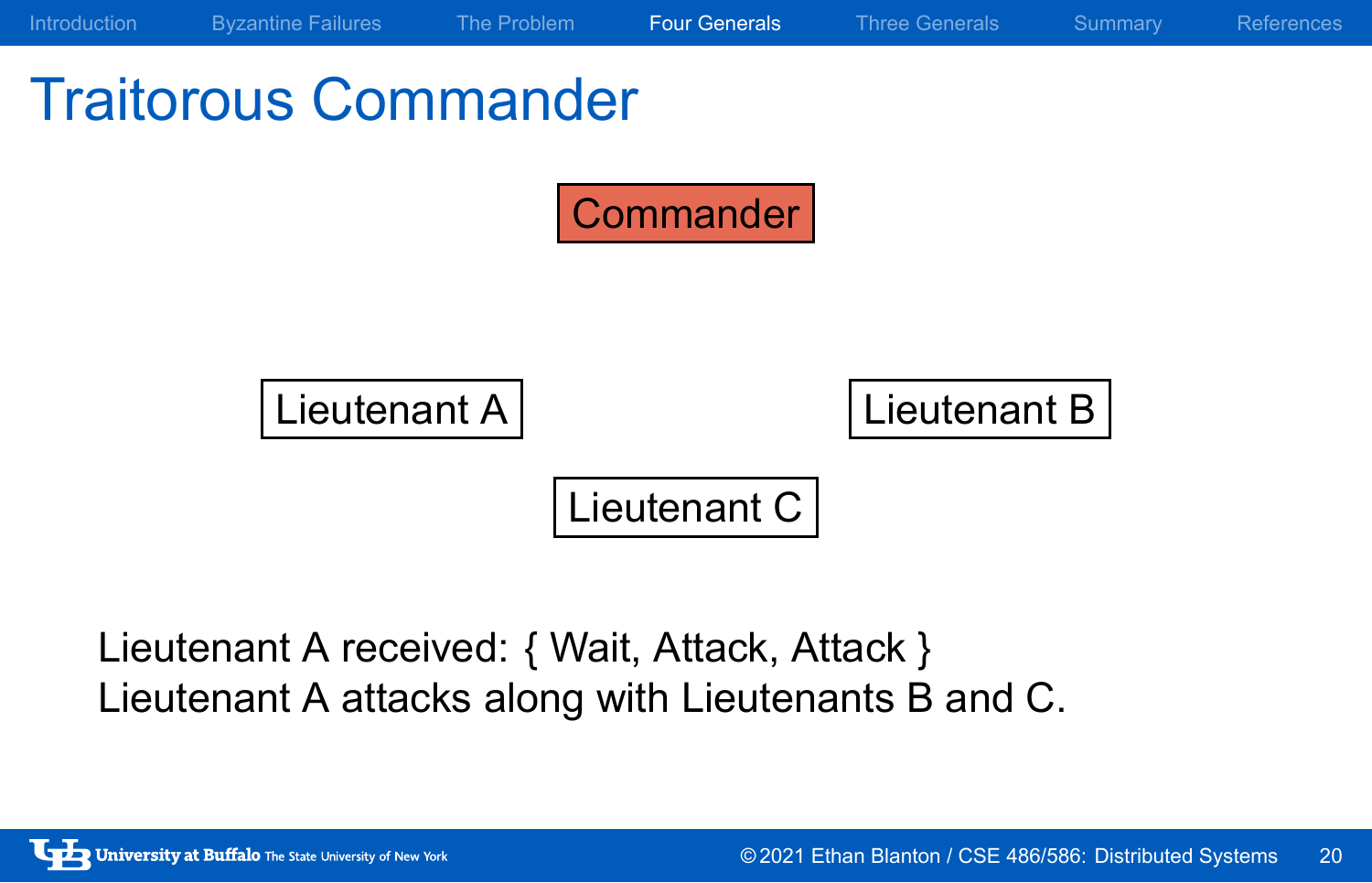### N Generals

To extend this to *n* generals with no more than *m* traitors:

Round 1 remains the same.

There are  $m + 1$  additional rounds with particular rules.

Again, this is like synchronous consensus with *f* failures!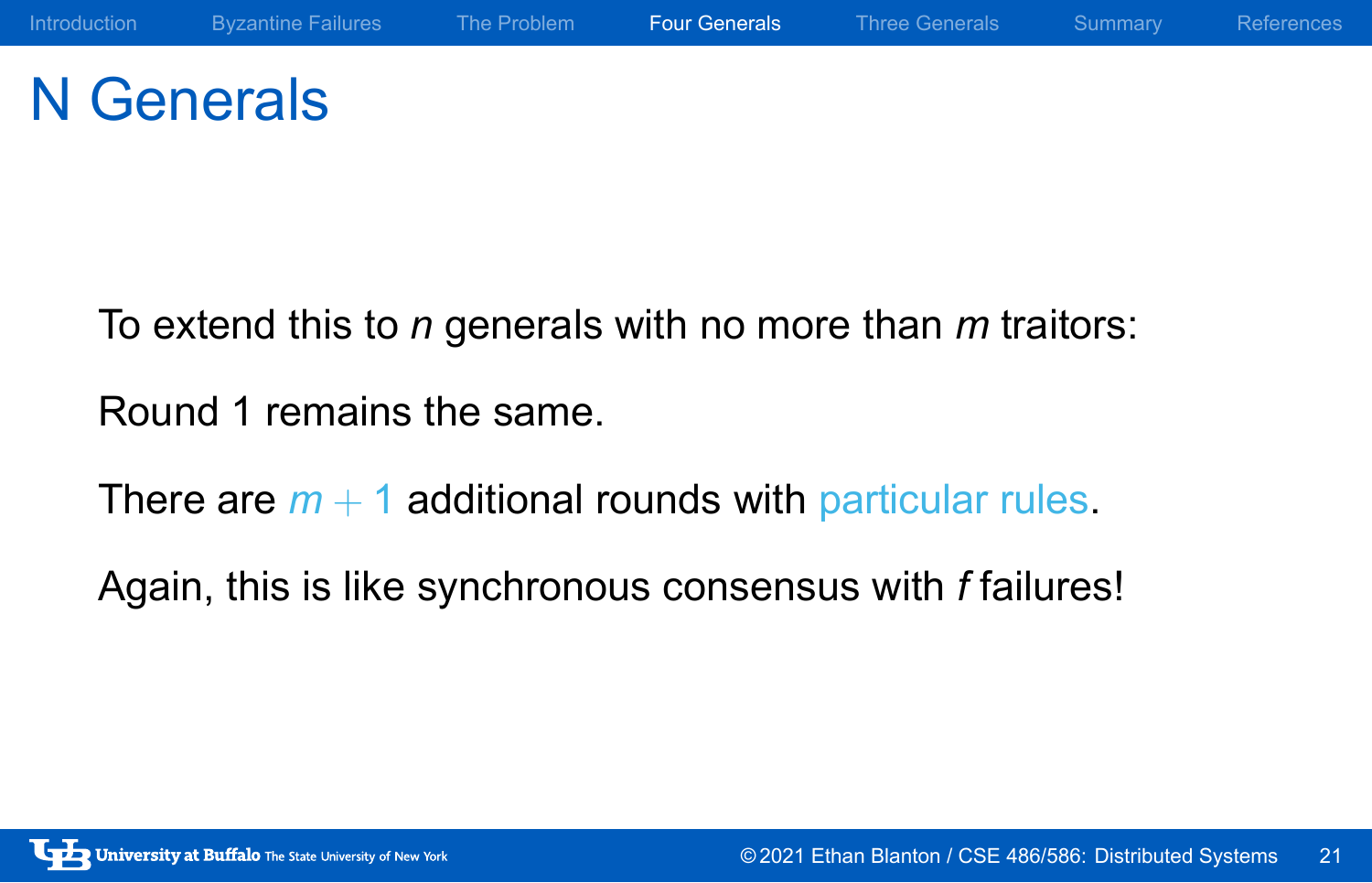### The Magic of 1/3

Assume that there are *n* generals, and *m* are traitors.

Under this model,  $2m + 1$  generals must be loyal.

If fewer than 2*m* + 1 generals are loyal, loyal generals may not all take the same action.

Thus, strictly more than 1/3 of the generals must be loyal!

Interestingly, the loyalty of the commander doesn't matter.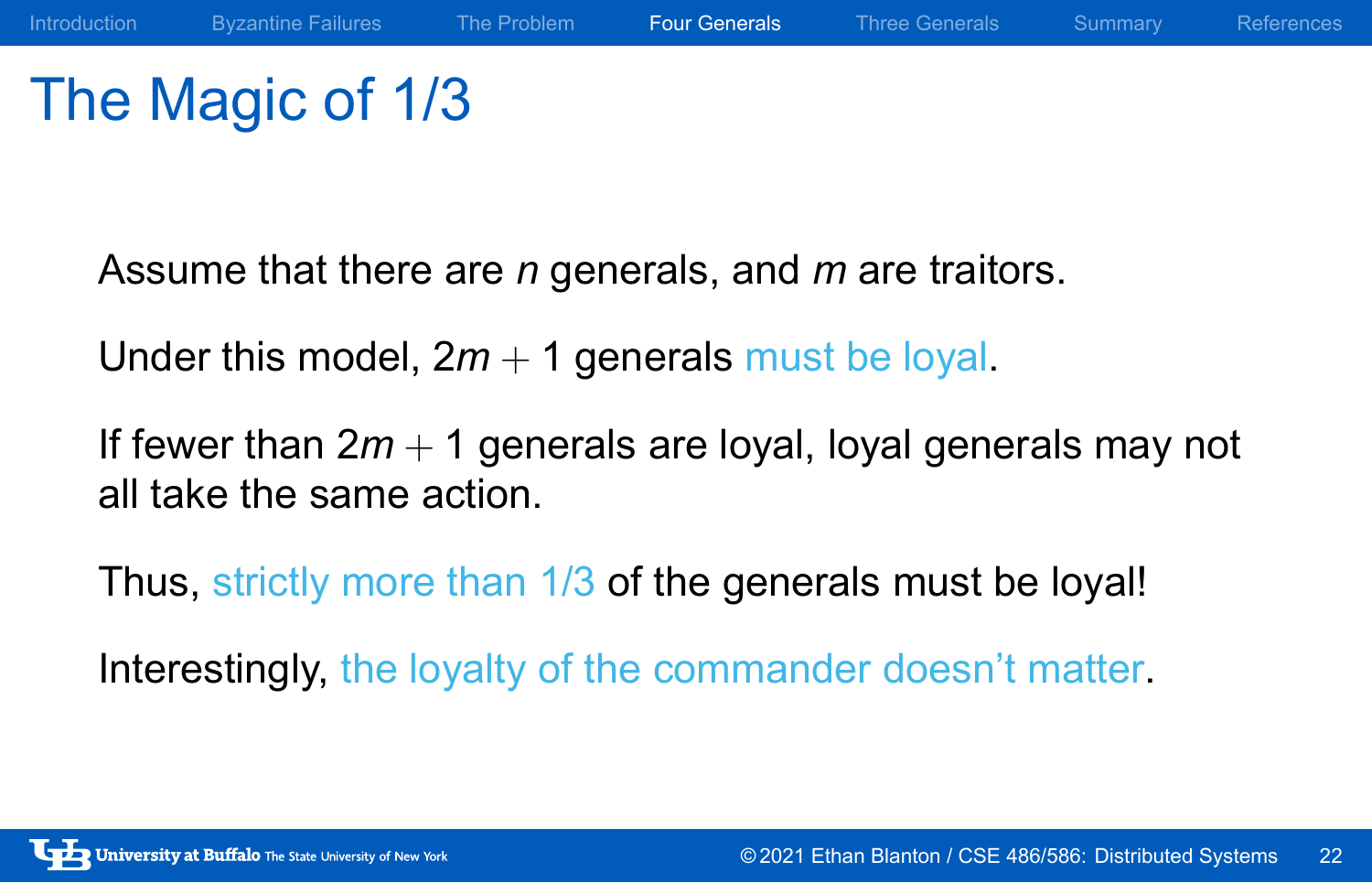### Three Generals

Consider three generals with one traitor.

It is easy to show that agreement is impossible.

We have the same two cases to consider:

- One of the lieutenants is a traitor
- $\blacksquare$  The commanding general is a traitor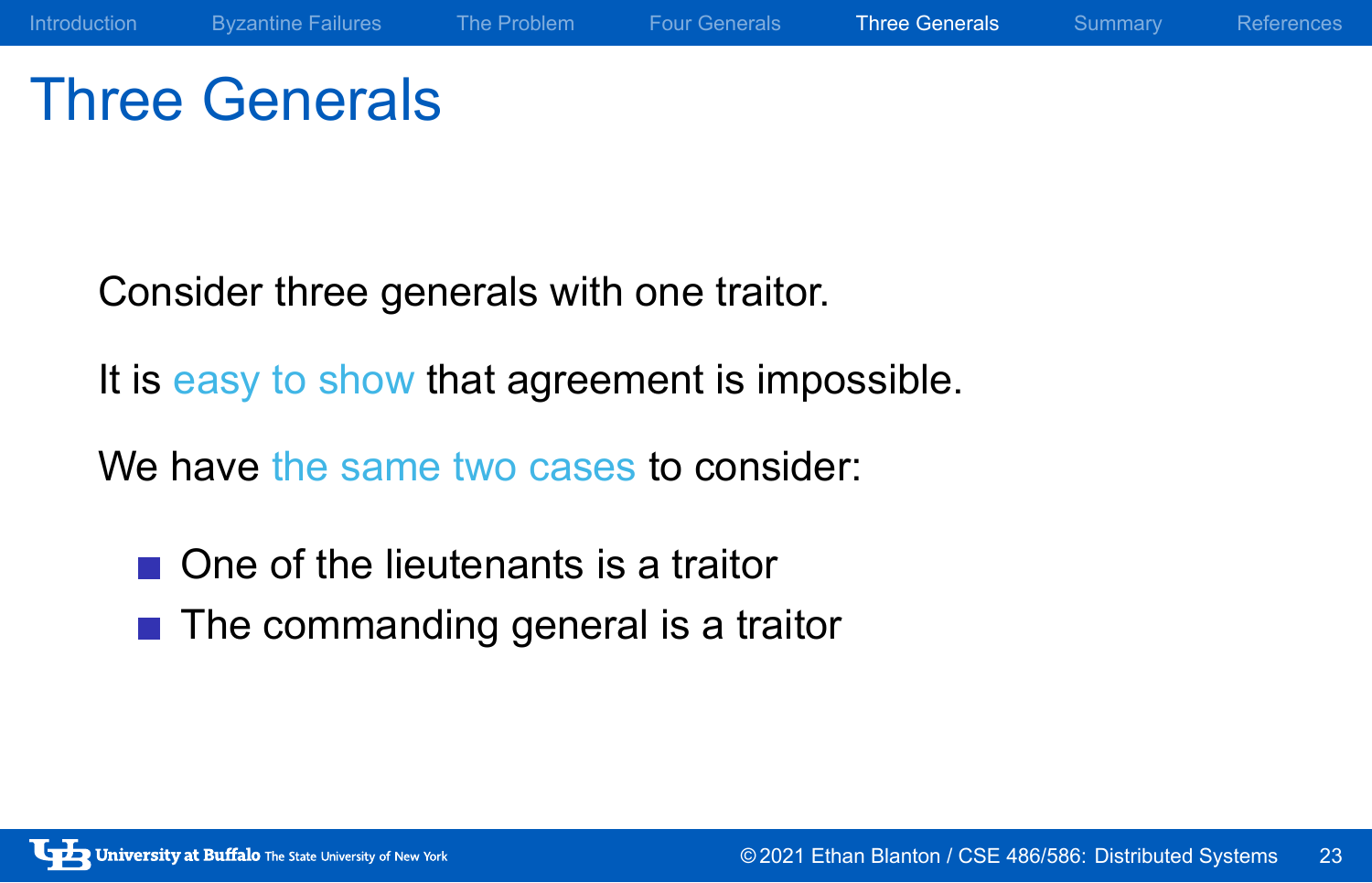### A Loyal Group

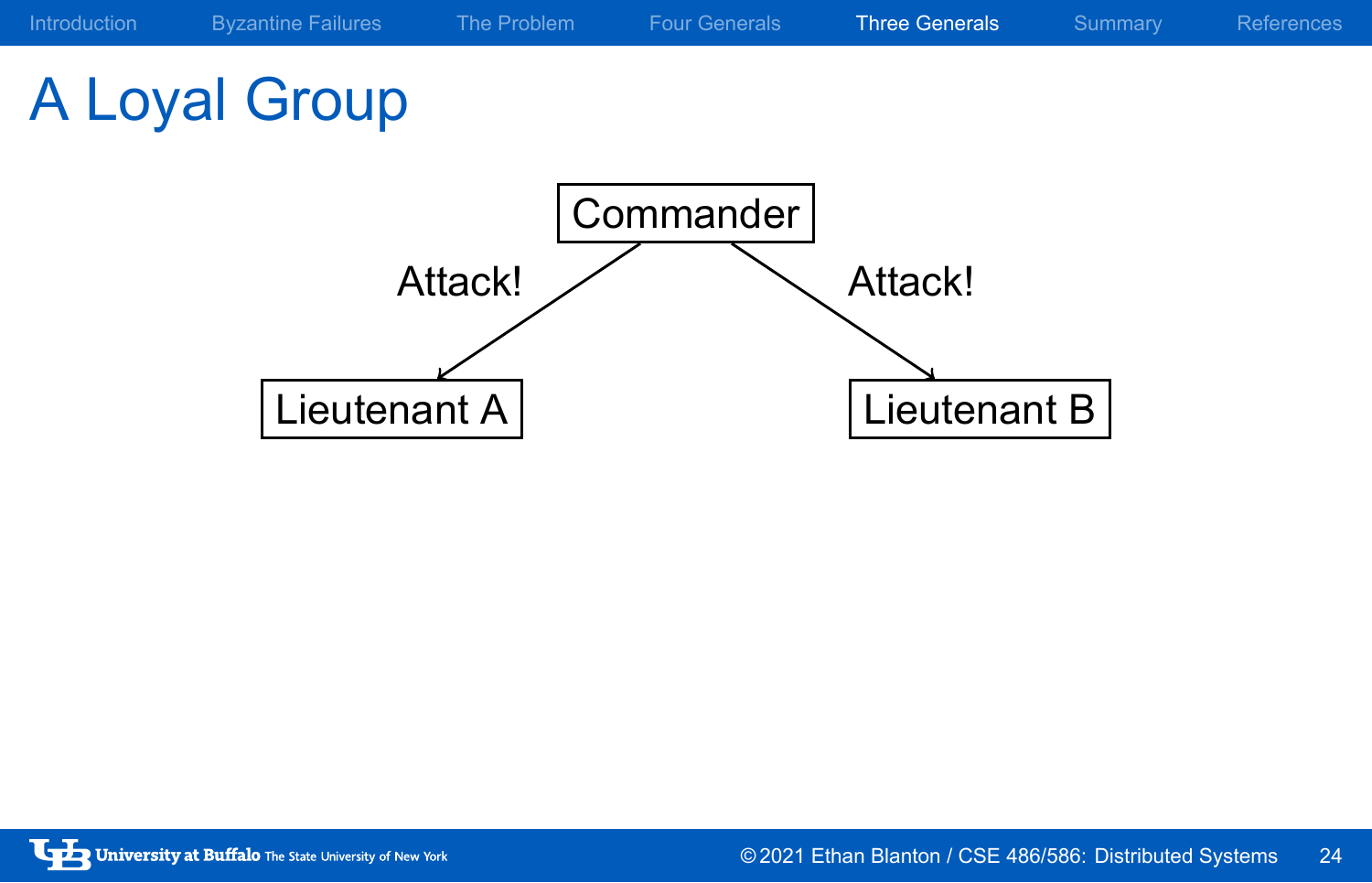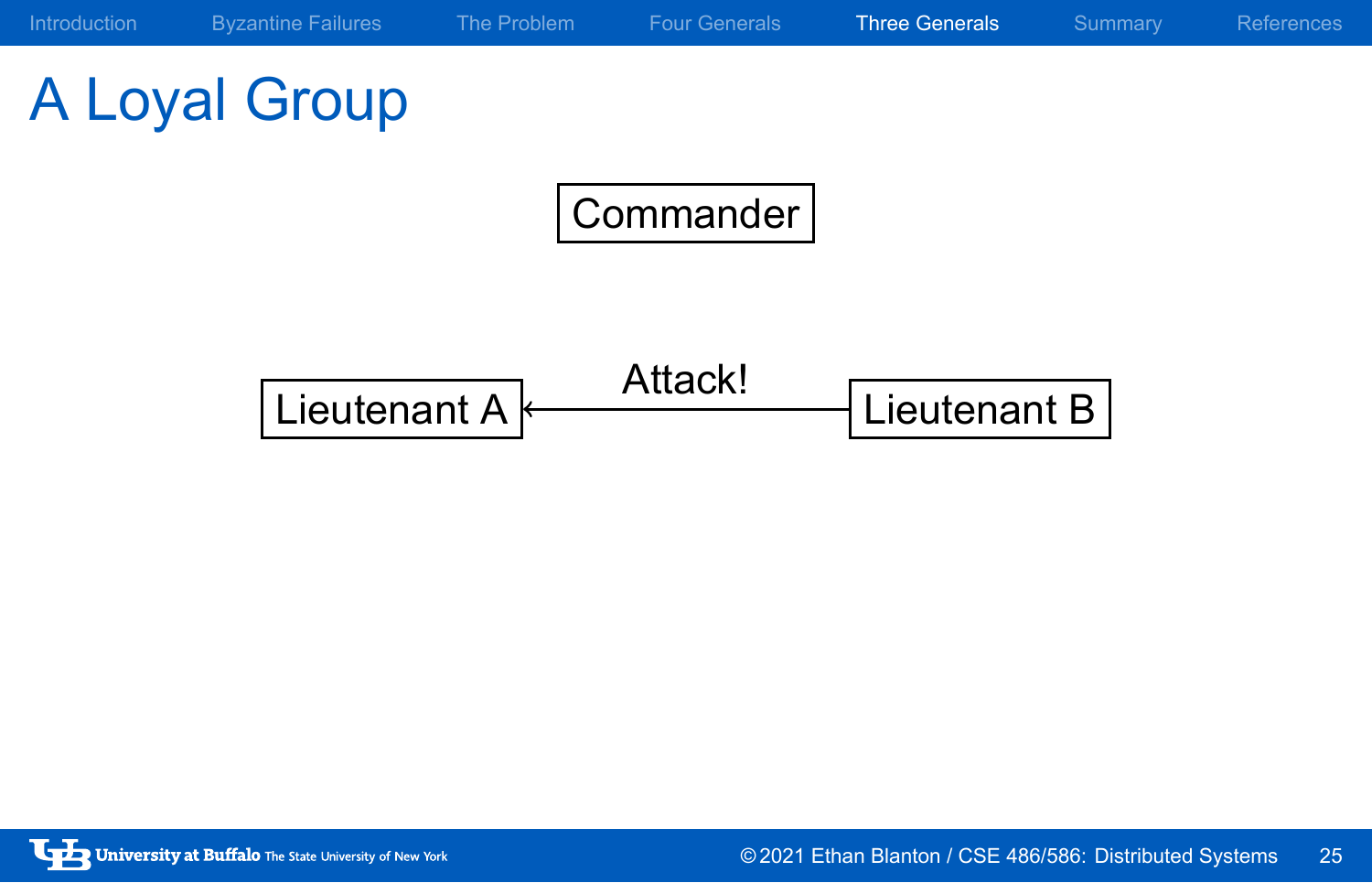### A Traitorous Lieutenant



Again, the general proceeds as before.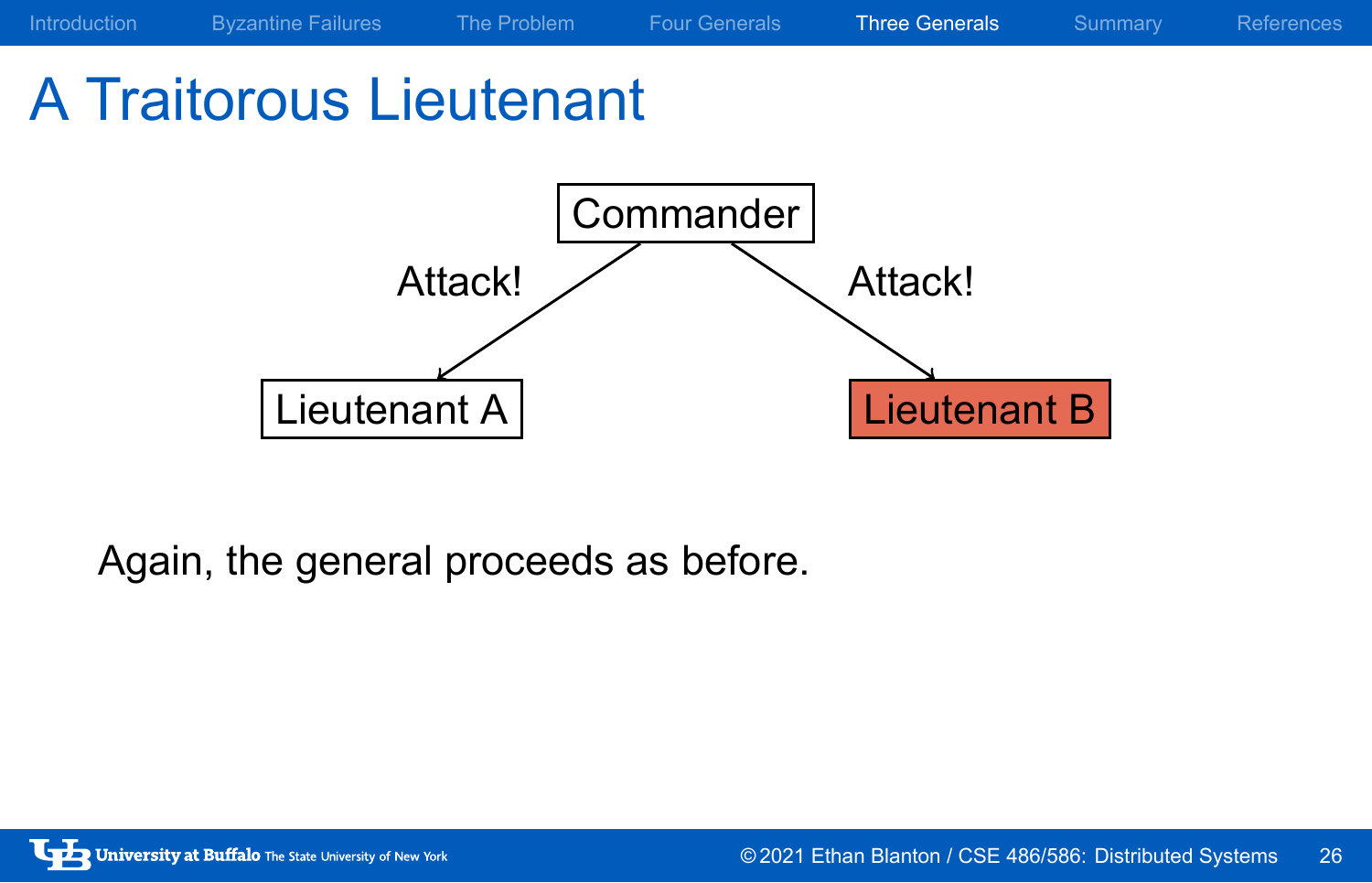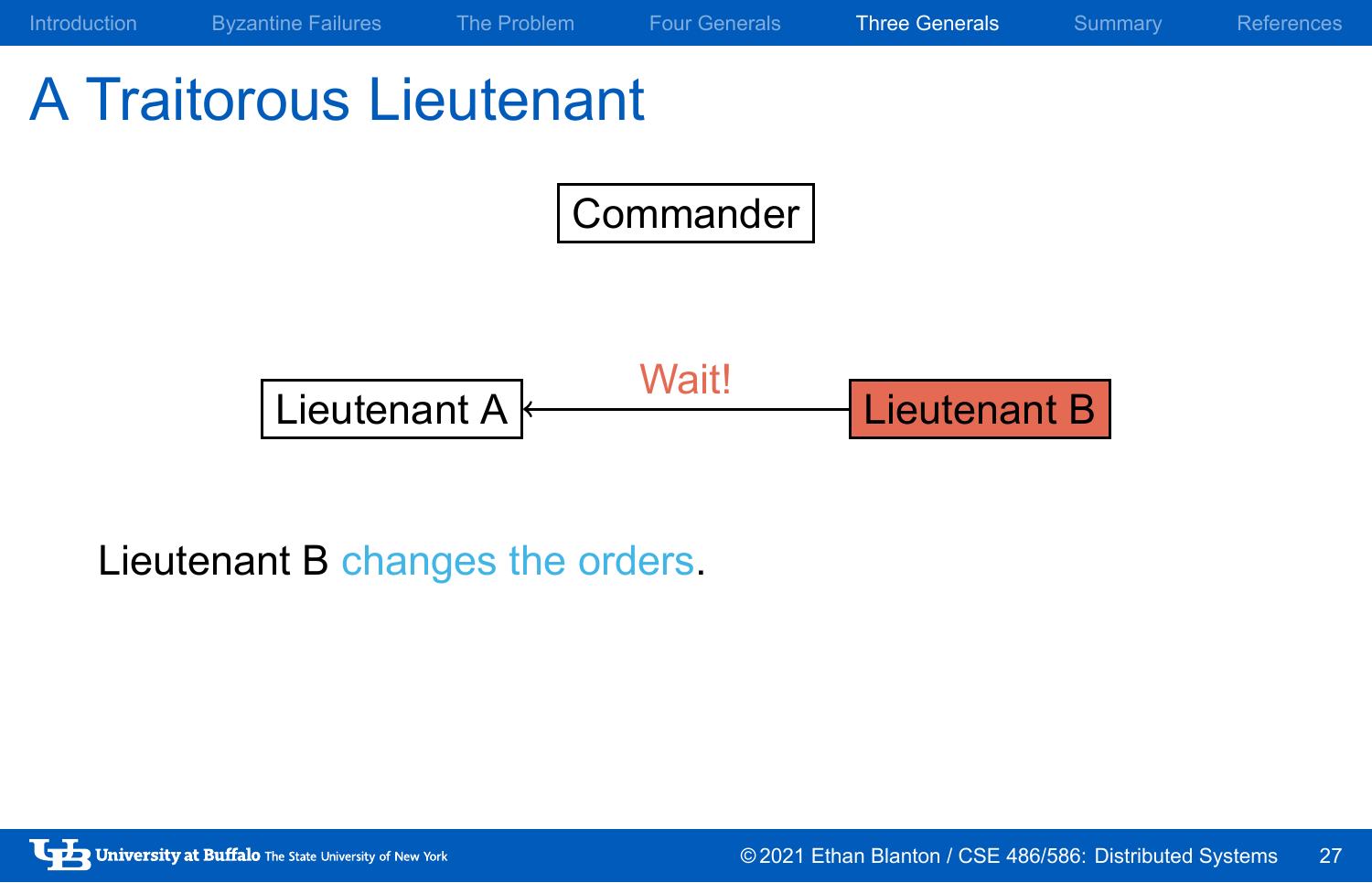# A Traitorous Lieutenant

Commander Lieutenant A Lieutenant B Lieutenant A received: { Attack, Wait } Now what?

Introduction Byzantine Failures The Problem Four Generals Three Generals Summary References

Why can't Lieutenant A simply believe the commander?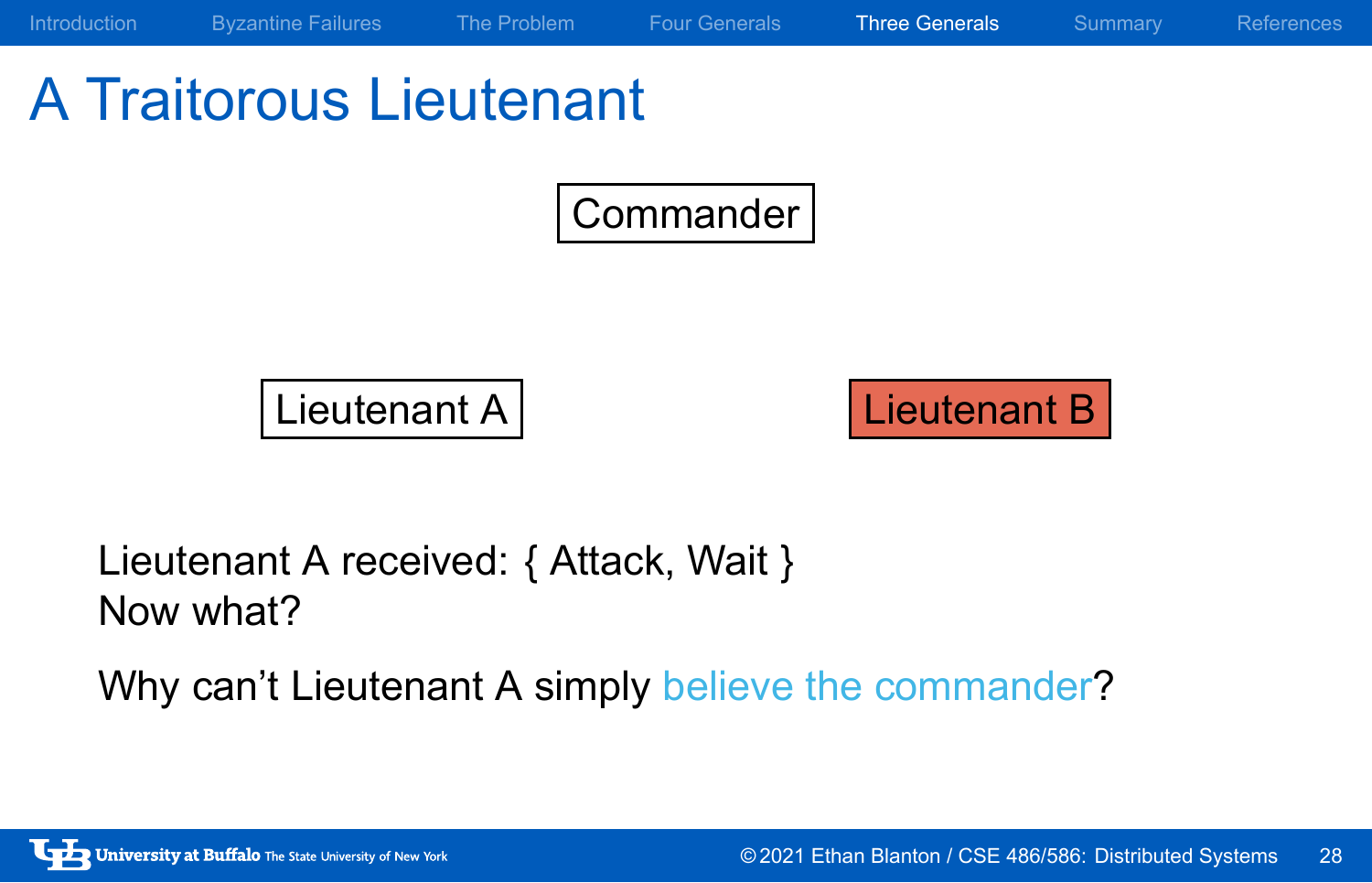## A Traitorous Commander Commander Lieutenant A |  $\vert$  Lieutenant B Attack! Wait!

Introduction Byzantine Failures The Problem Four Generals Three Generals Summary References

The general sends a different message to Lieutenant B.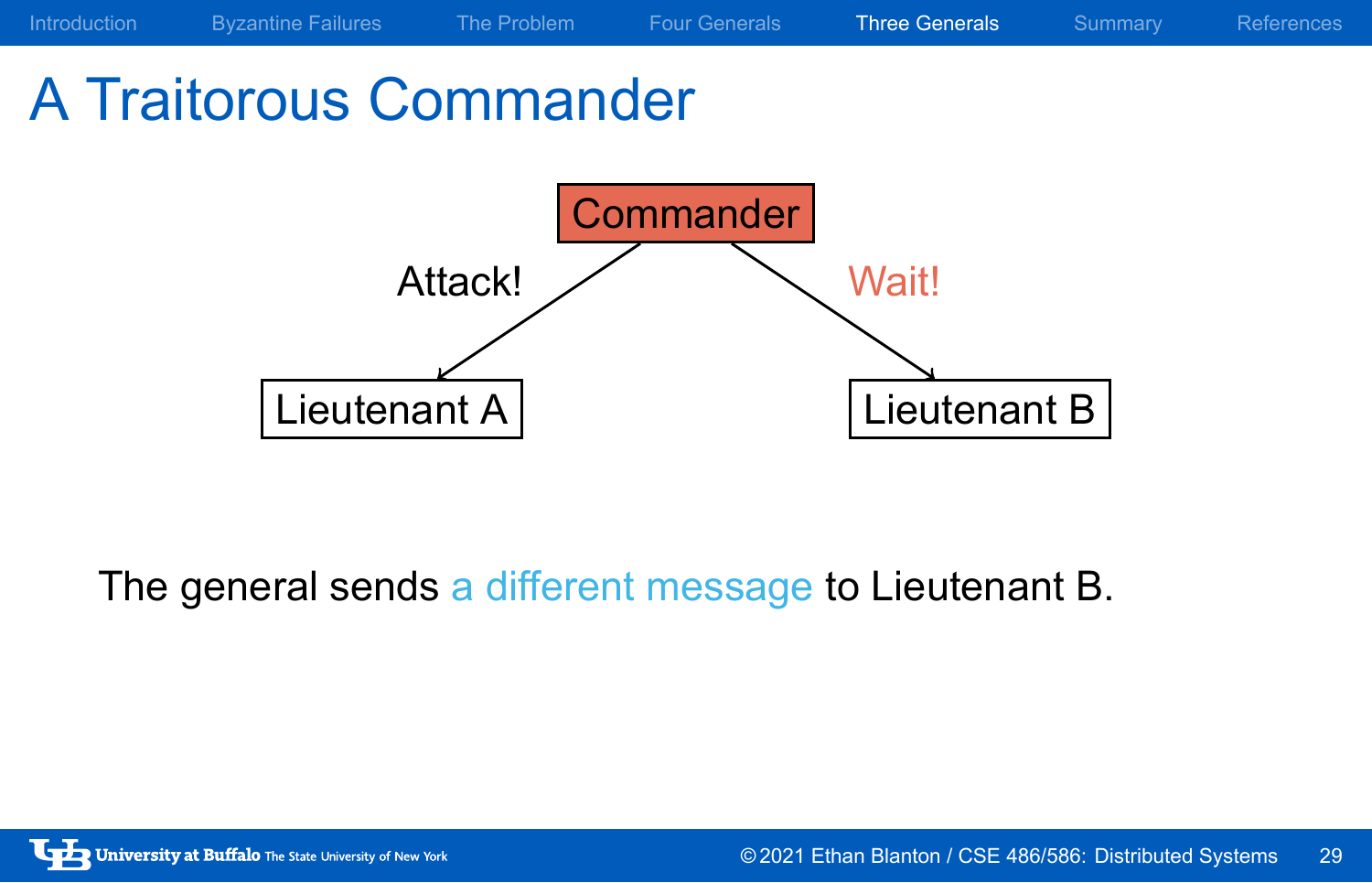

Lieutenant B repeats in good faith.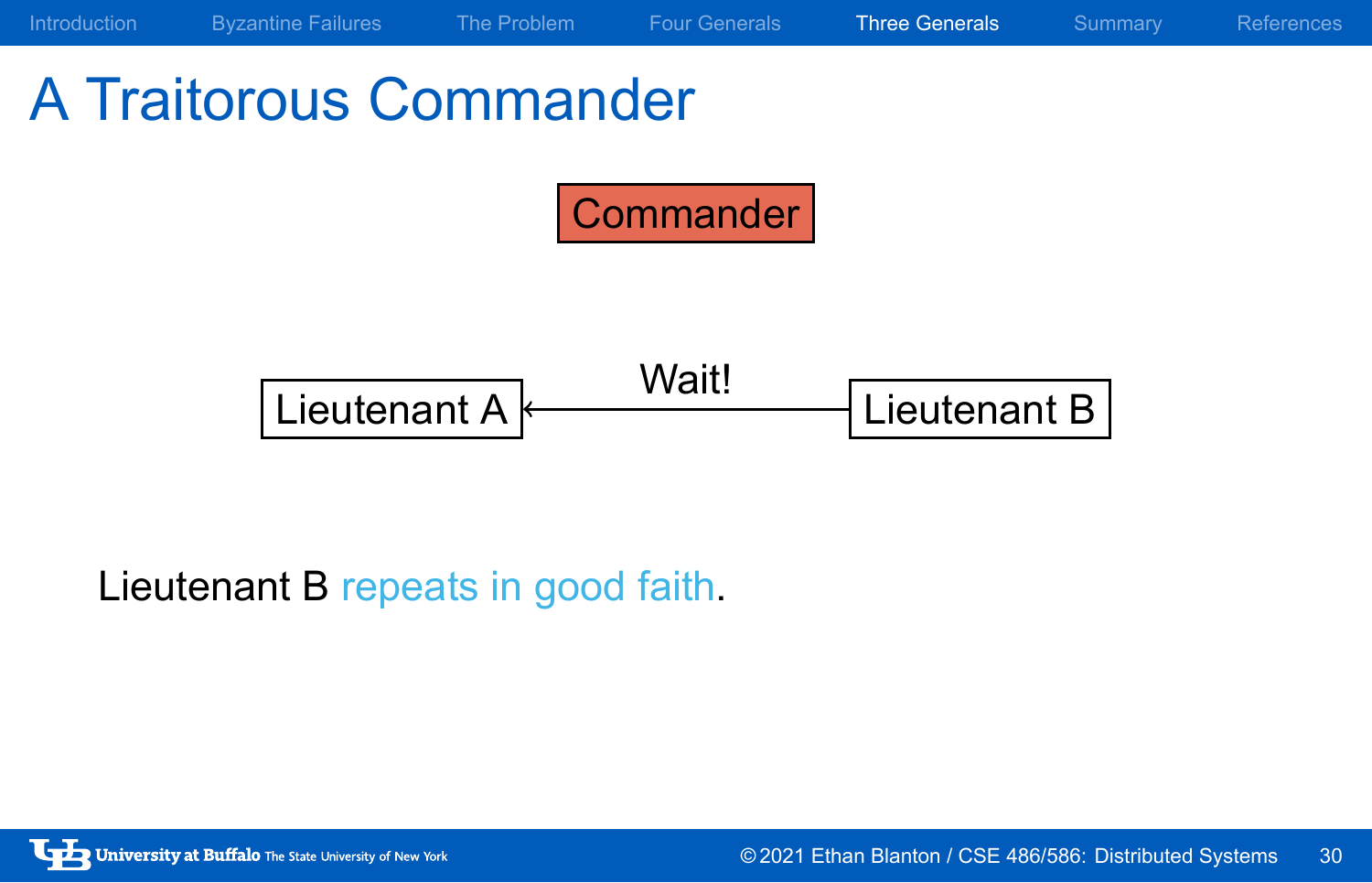

This is exactly the same as the traitorous Lieutenant B!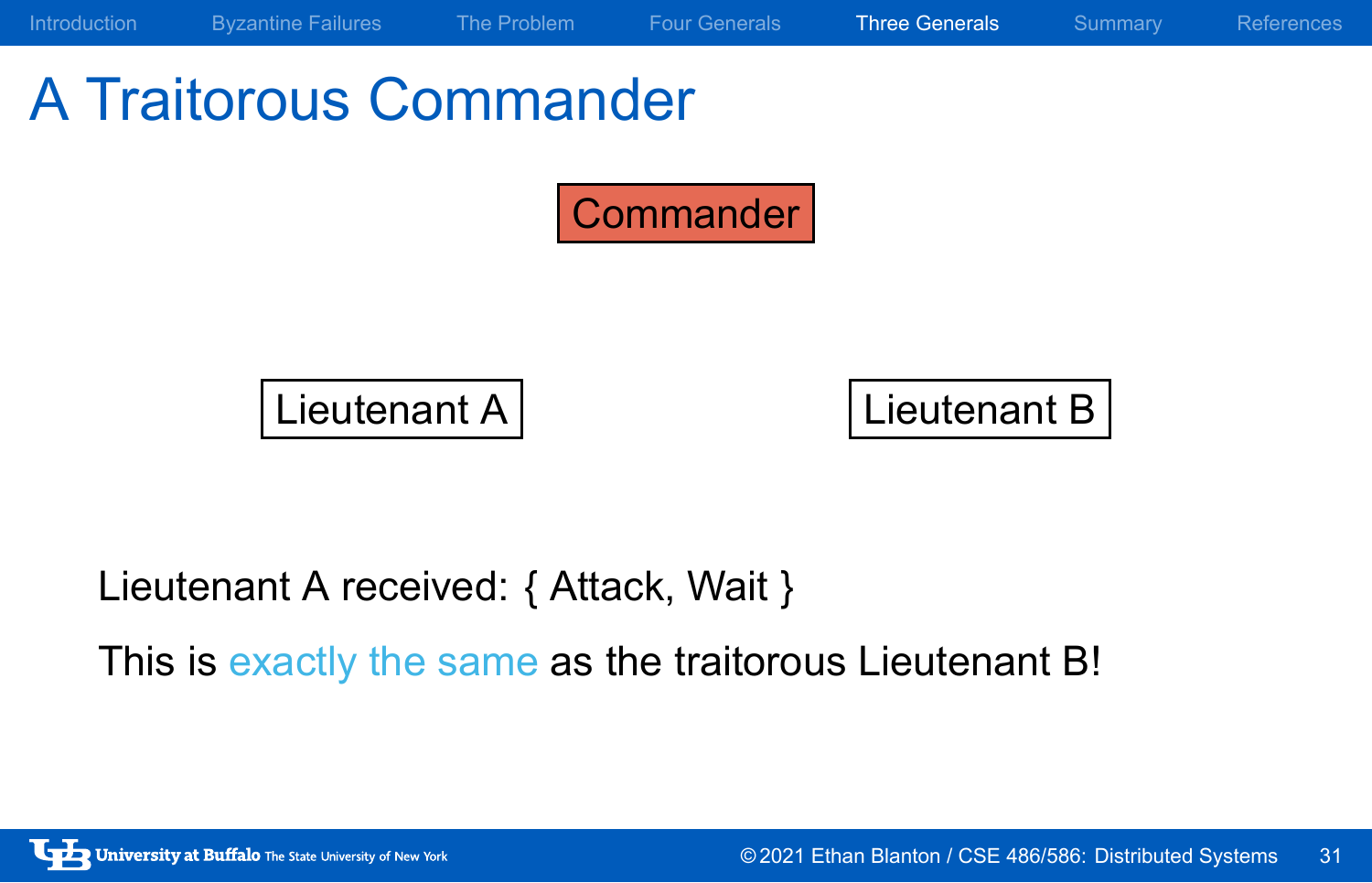### Generalizing to 3*m* + 1

This can be generalized<sup>2</sup> to 3m generals.

By contradiction:

- 1. Assume a solution for 3*m* or fewer generals
- 2. Divide the loyal generals into two groups, roughly equally

Introduction Byzantine Failures The Problem Four Generals Three Generals Summary References

- 2. Cause the traitorous generals to work in concert
- 2. Now you have three simulated generals
- 3. ???
- 4. Profit by solving the three generals problem!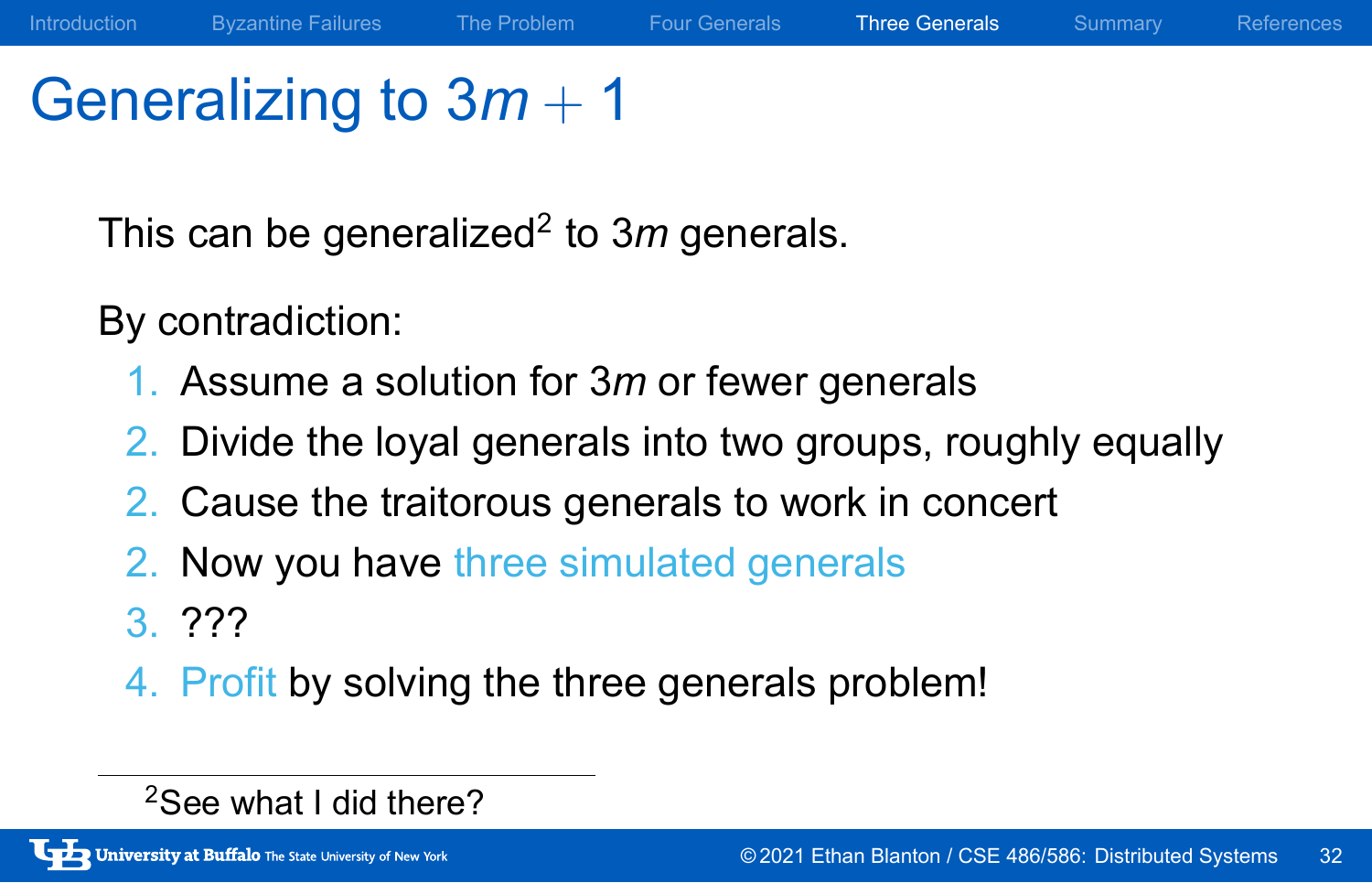### **Summary**

Byzantine failures present differently in different circumstances

- Storytelling gets you published
- **Consensus can be reached even with Byzantine failure** (in a synchronous system)

Introduction Byzantine Failures The Problem Four Generals Three Generals Summary References

 $\blacksquare$  More than 2/3 of processes must be honest to achieve this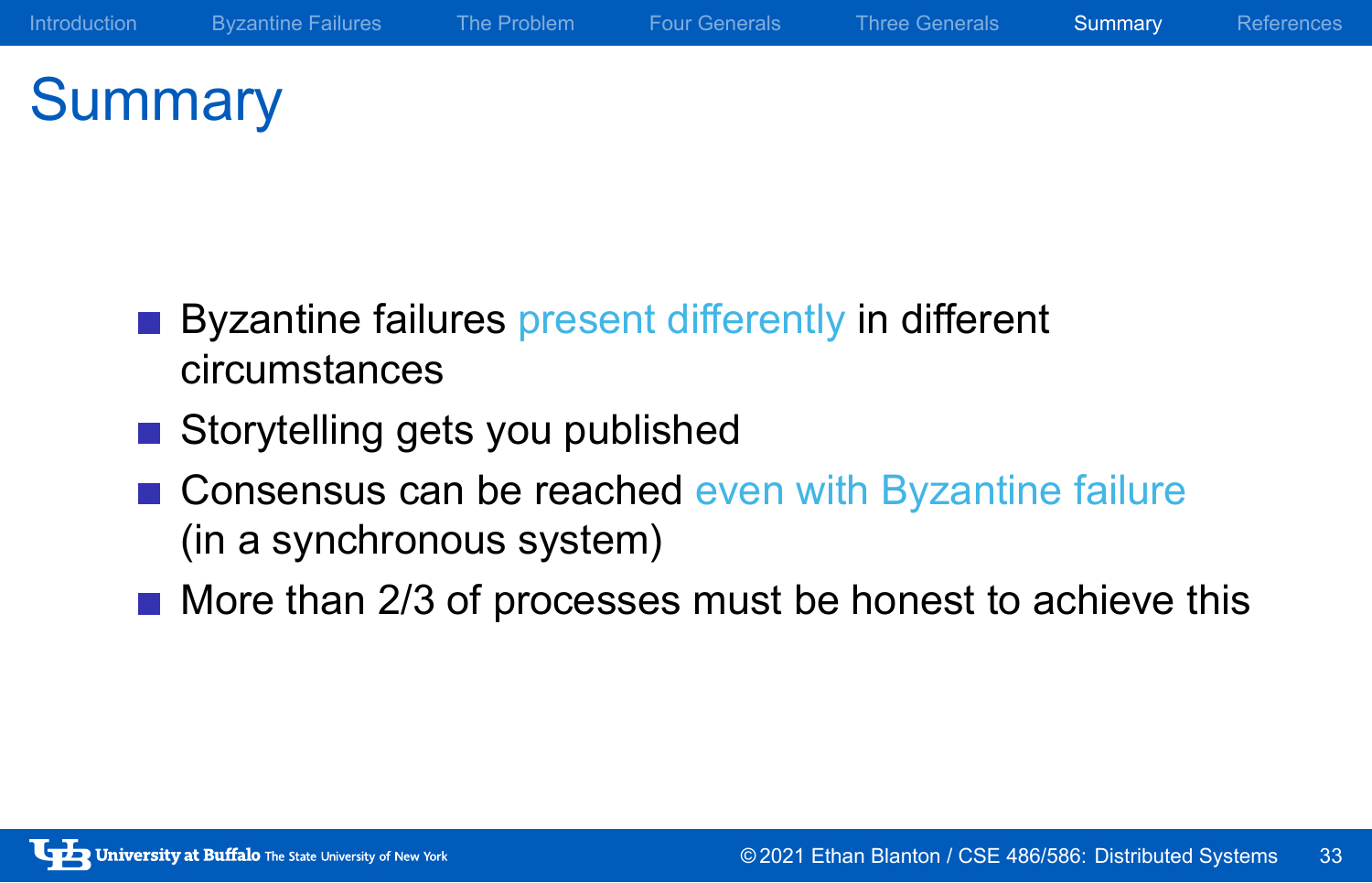#### References I

#### **Optional Readings**

- [1] Leslie Lamport. *The Writings of Leslie Lamport: The Byzantine Generals Problem*. URL: http://lamport.azurewebsites.net/pubs/pubs.html#byz.
- [2] Leslie Lamport, Robert Shostak, and Marshall Pease. "The Byzantine Generals Problem". In: *ACM Transactions on Programming Languages and Systems* 4.3 (July 1982), pp. 382–401. DOI: 10.1145/357172.357176. URL: http://lamport.azurewebsites.net/pubs/byz.pdf.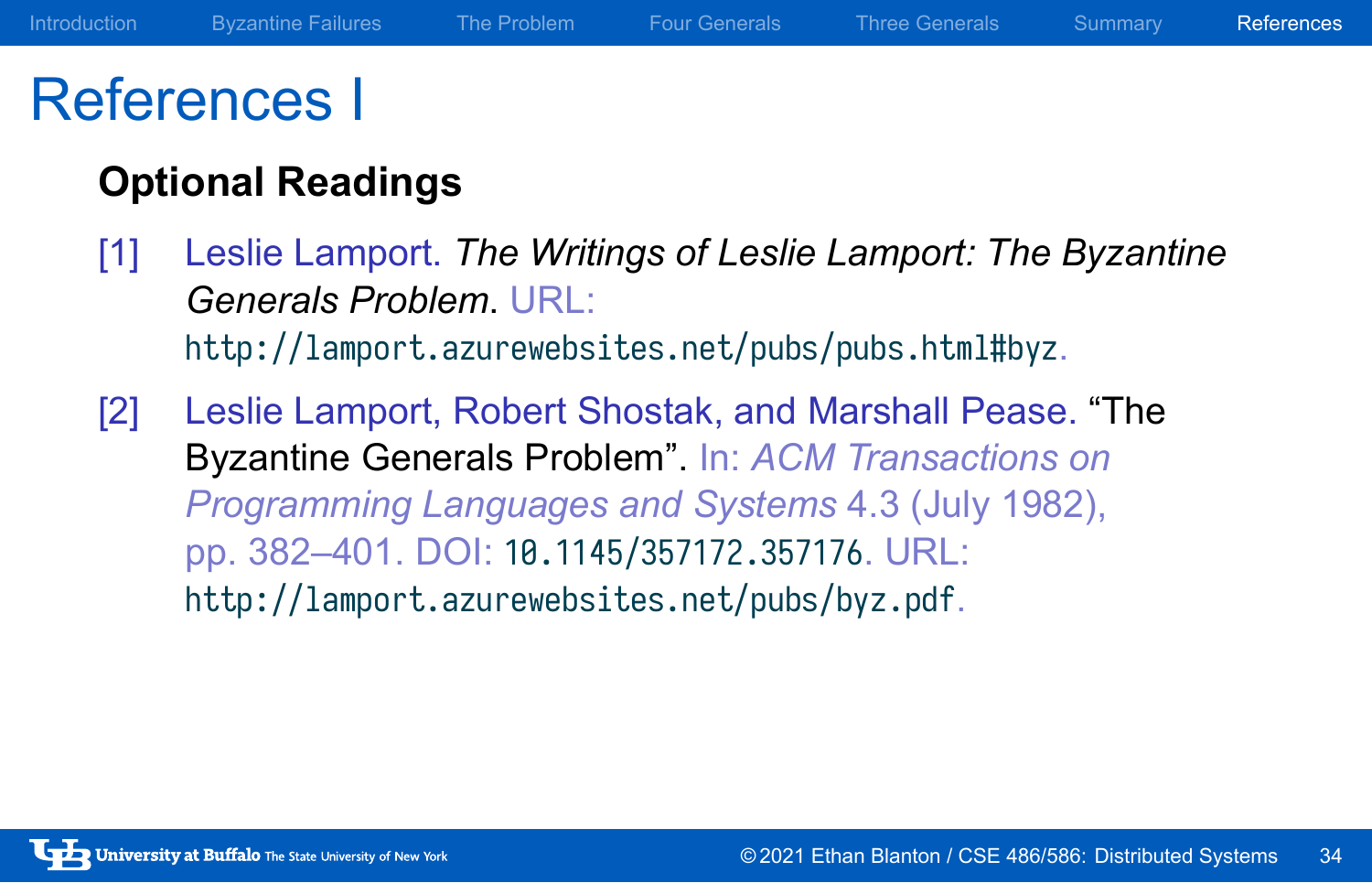#### References II

[3] Marshall Pease, Robert Shostak, and Leslie Lamport. "Reaching Agreement in the Presence of Faults". In: 27.2 (Apr. 1980), pp. 228–234. DOI: 10.1145/322186.322188. URL: http://lamport.azurewebsites.net/pubs/reaching.pdf.

Introduction Byzantine Failures The Problem Four Generals Three Generals Summary References